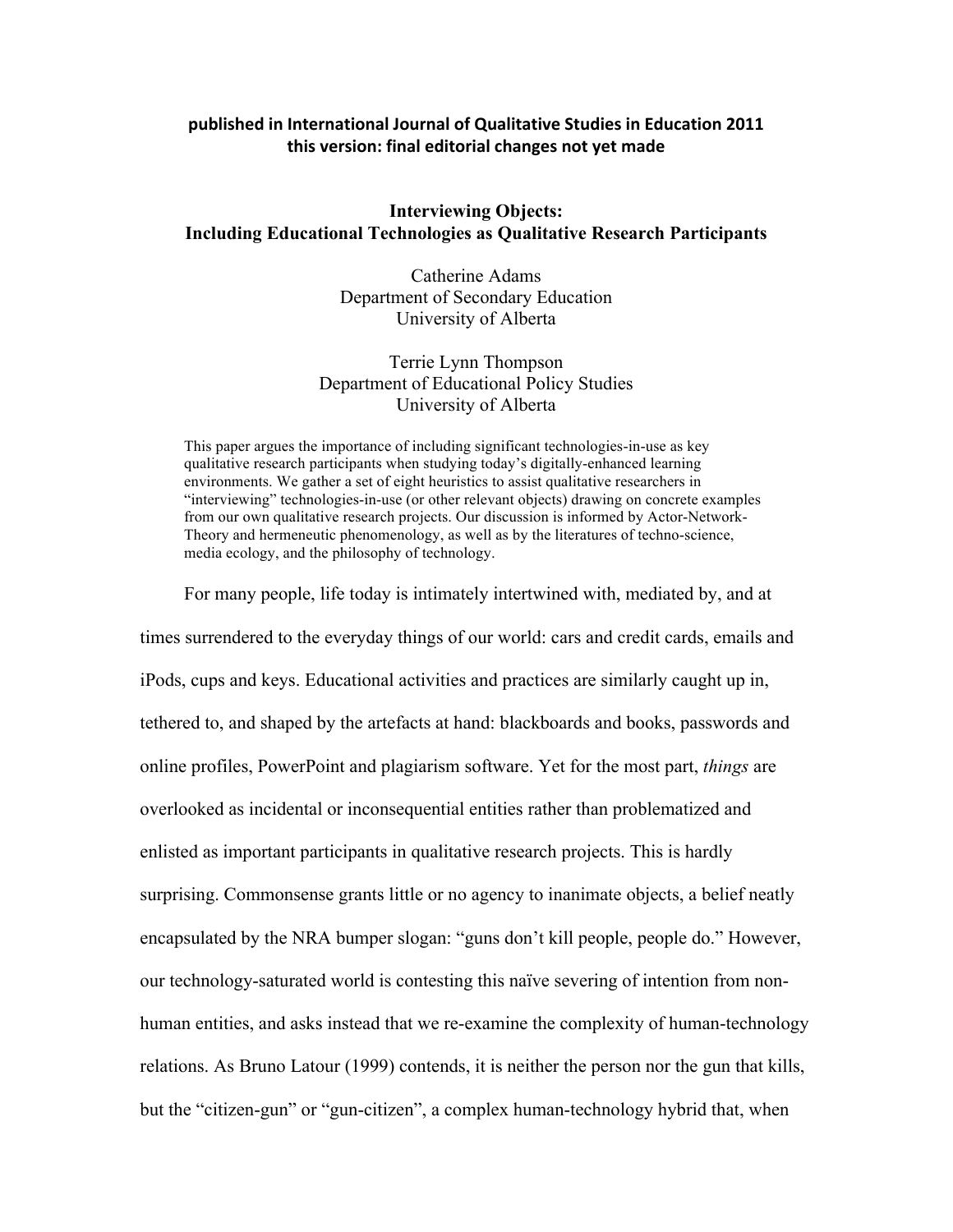assembled, necessarily engages new intentions, associations and actions. Moreover, such "imbroglios of humans and nonhumans are becoming increasingly part of our everyday life" (Michael 2000, 25) and, we add, educational environments.

Recognizing technologies-in-use as agential in shaping the existential and hermeneutic conditions of our lifeworld suggests educational researchers may be obliged to consider such technologies as relevant research participants. Given an artefact may be exercising a non-neutral influence over us—encouraging, discouraging, inciting or even coaxing the one who grasps hold of it to participate in the world in prescribed and circumscribed ways—then, as qualitative researchers, we might want to account for the shades and spectrums of such influences. Too, human-technology relations are not unidirectional: we simultaneously interpret, manipulate, adapt, use and even abuse artefacts in the service of our own intentions and ends. In an effort to bring to critical inquiry the information and communication technologies (ICTs) informing and reforming today's teaching and learning practices, we explore the inclusion of technologies-in-use as key qualitative research participants. We wonder: how we might begin to "trace the contingent simultaneity of intentions, decisions, affordances, interpretations, uses, codes, programmes…to reveal the nexus that co-constitutes the ethico-political site of technology" (Introna 2007, 22), and in particular, the host of *digital technologies*<sup>1</sup> currently being taken up and used in learning contexts.

 $1$  This article is specifically addressing digital (computer-based) technologies, including web technologies, ICTs, presentation software (e.g. PowerPoint), and new media learning objects; technologies which may contribute to the creation of more digitally enhanced learning environments. However, we believe it is reasonable to apply our heuristics to a full range of teaching and learning technologies and artefacts, from Froebel's gifts to Interactive WhiteBoards. *Technology, artefact, object*, and *thing* are used interchangeably here, although we recognize that some philosophers may draw careful metaphysical distinctions between these terms.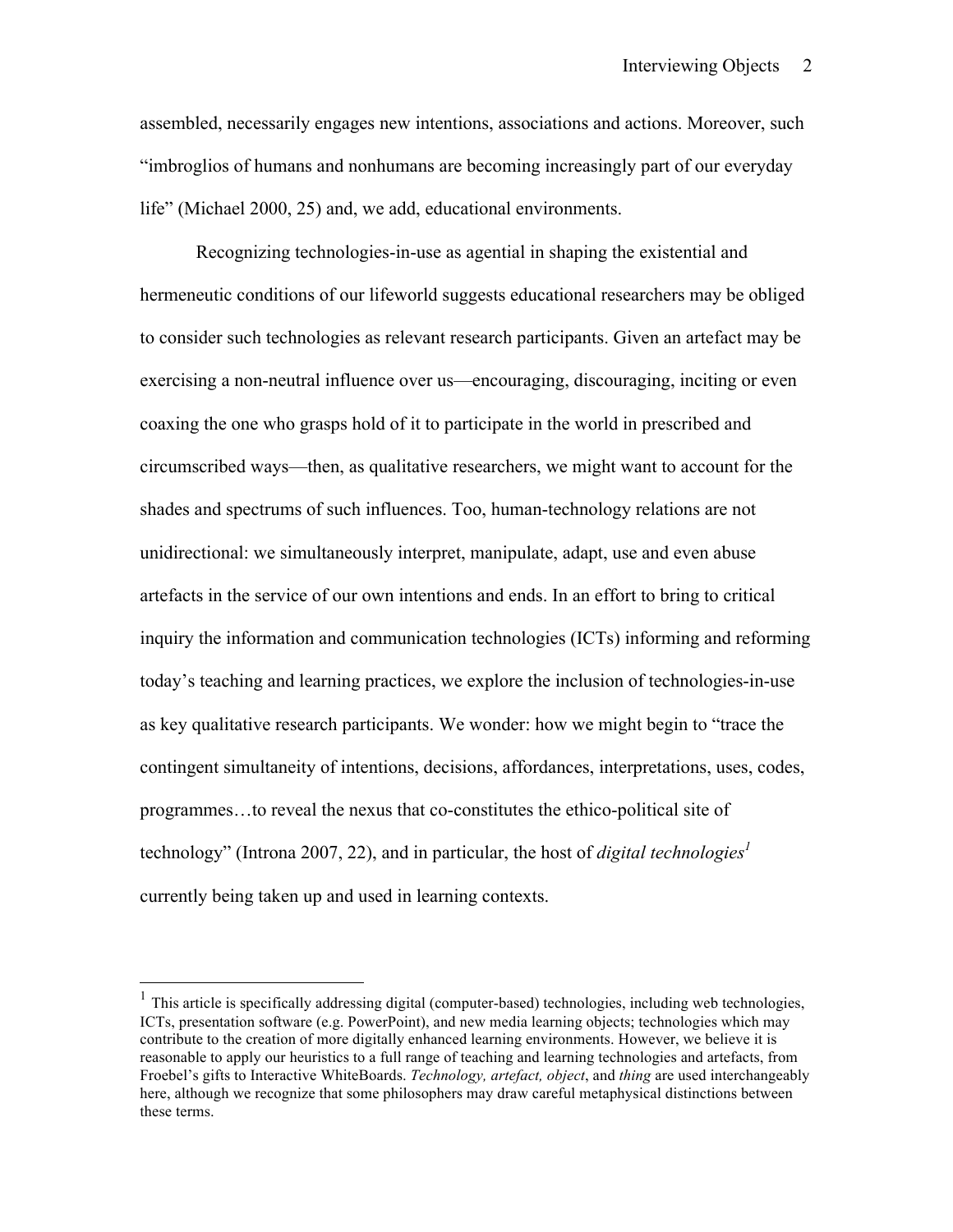This re-consideration of technology mediated learning environments entails asking: How might a qualitative researcher "interview" a technology in an effort to disclose its material agency in co-constituting teaching-learning worlds? Expanding the notion of what it means to interview a research participant, we refer to the etymological origins of the word "interview". It is derived from the Old French verbal noun *s'entrevoir*, composed of two parts: *entre-*, meaning mutual or between, and *voir*, to see, which together mean "to see each other, visit each other briefly, have a glimpse of." Thus to "interview an educational artefact", is to catch insightful glimpses of the artefact in action, as it performs and mediates the gestures and understandings of its employer, involved others, and associations with other objects in the pedagogical environment.

The aim of this article is twofold. First, we explore the importance of including significant technologies-in-use as key participants when studying today's digitallyenhanced learning environments: educational sites (both formal and informal) mediated through, by and with ICTs. Second, we outline eight heuristics which qualitative researchers might try when "interviewing" objects: *following the actors, attending to the invitational quality of things, discerning the spectrum of human-technology relations, recognizing the amplification/reduction structure of such relations, applying McLuhans' laws of media, looking for breakdowns or accidents, untangling tensions, and constructing co(a)gents*. We view heuristics as problem-solving techniques employed as "starting point[s] for further experimentation or refinement" ("Heuristic Methods" n.d., para. 17). These rules-of-thumb are not intended as prescriptive methods, but are offered as possible approaches to inquiry based on our own experiences using hermeneutic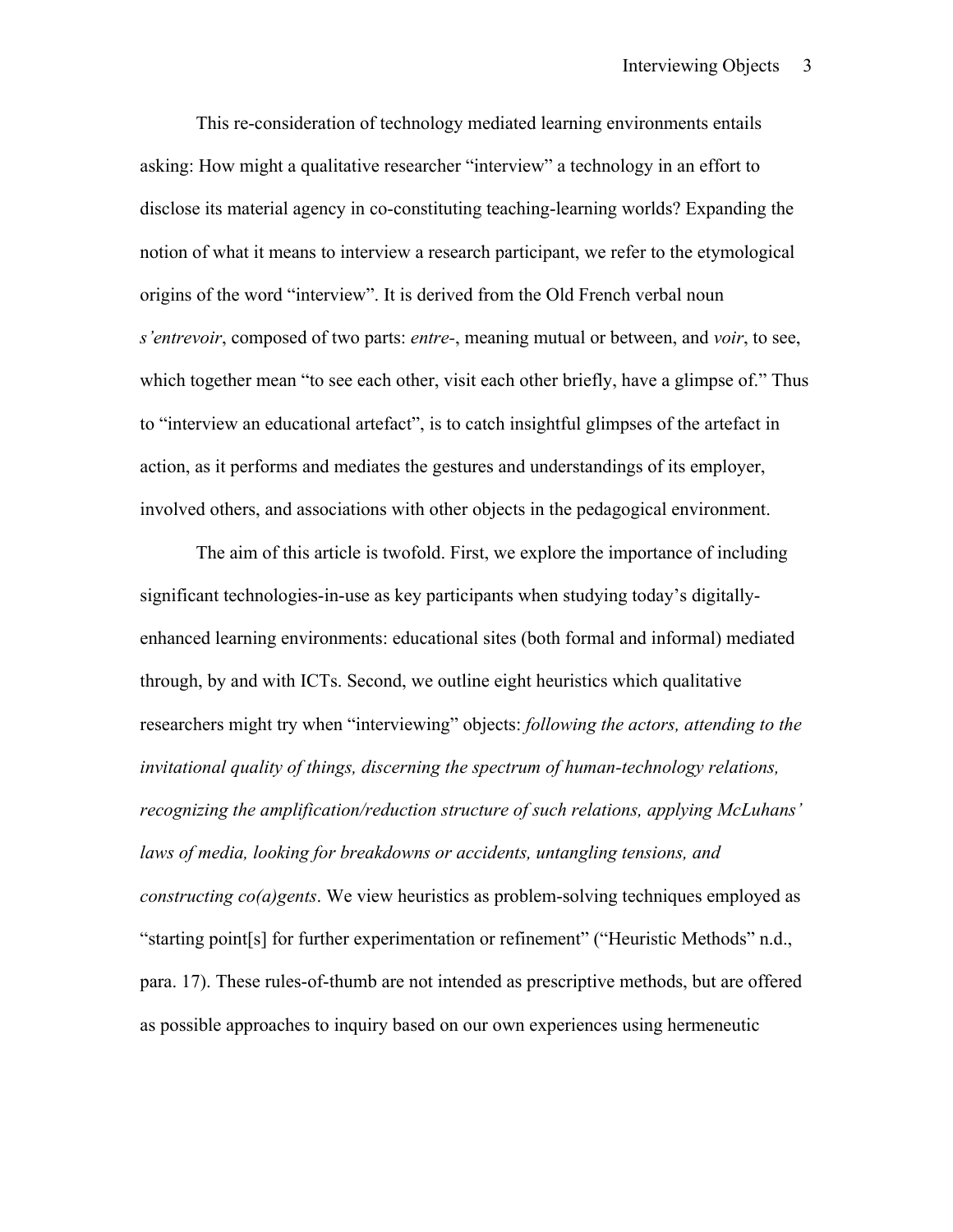phenomenology (Adams) and Actor-Network Theory (Thompson) respectively to explore the involvements of particular technologies-in-use in educational environments.

The eight heuristics presented here thus emanate from two divergent theoretical and philosophical realms, and so may not all be applicable in a single study. In this regard, we suggest educational researchers consider possible misalignments with their own epistemological commitments. But further, if we recognize, with critical media theorist Mark Hansen, that new media technologies are "poised on the cusp between phenomenology and materiality" and as such have introduced "a theoretical oscillation that promises to displace the empirical-transcendental divide" (Hansen 2006, 297) structuring western thinking, it becomes clearer that both phenomenology and ANT are uniquely positioned to explore complementary facets of this unstable human-technology apartheid. Indeed, some philosophers of technology have recently begun to scope important intersections and overlaps between these two modes of inquiry (Crease et al. 2003, Introna 2007, Harman 2009, Verbeek 2005).

In gathering a set of heuristics to assist researchers in interviewing ICTs, we draw on concrete examples from our own qualitative research projects. We are not presenting research findings *per se* but rather, are using examples from our own research projects to illustrate how we employed particular heuristics to facilitate "interviewing" digital technologies in different learning contexts. Adams, in her efforts to describe teachers' and students' prereflective involvements with new media technologies, has conducted hermeneutic phenomenological research in technology-enhanced post-secondary classrooms (Adams 2006, 2008, 2010) as well as online learning environments (van Manen and Adams 2009). In a study examining teachers' lived experiences of teaching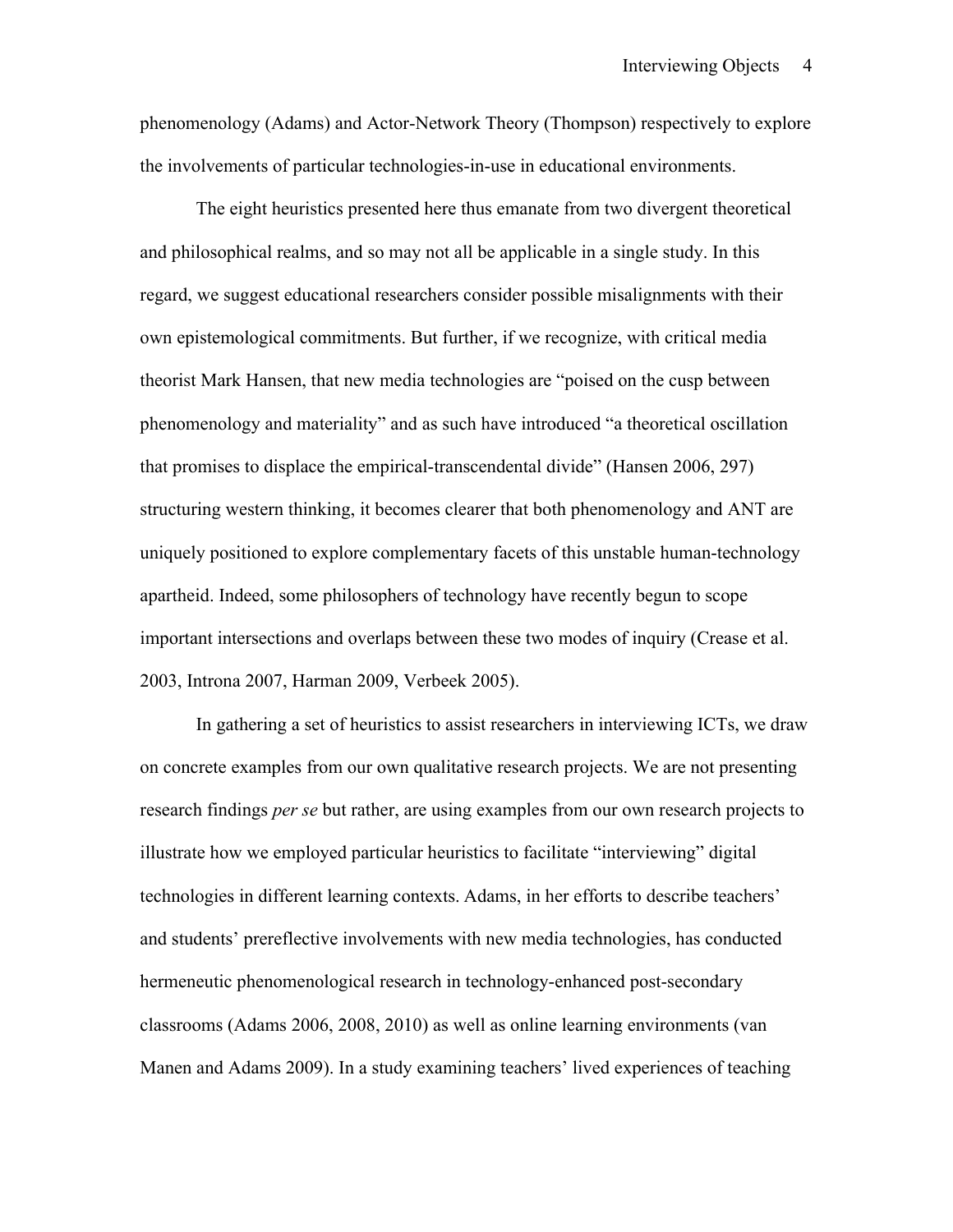with PowerPoint, for example, Adams (2010) showed how PowerPoint slide presentation, regardless of the kind of knowledge it is serving to frame, exercises a powerful sway over the teacher in the moments of teaching, at times appearing as impenetrable obstacle, rather than a generative support to the teacher desiring to pursue her pedagogical sense of tact. Beyond gathering and analyzing data via a usual set of human science research techniques—classroom observation, phenomenological interviews of teachers and students, and self-reflective journals (van Manen, 1997)—Adams employs a variety of analytical devices and methodological heuristics aimed at revealing the mediating influences of the given technologies in play. These heuristics are gleaned from several interdisciplinary sources, each bearing explicit philosophical and theoretical ties to phenomenology or post-phenomenology: philosophy of technology, human environmental aesthetics and critical media studies.

Thompson is investigating informal work-learning activities in online communities using ANT to help examine how working adults are re-negotiating the social and material aspects of work-learning spaces online, to explore how work-related learning is enacted in online communities, and to study the implications of the intertwining of people and objects in multiple, fluid and distributed actor-networks (Thompson 2010a, 2010b). In this study, online communities can describe a gathering of people online that is organic and driven by a shared interest or need (i.e., Boyd 2006). These kinds of spaces may also be purposefully nurtured by professional associations, workplaces, or businesses. This research project focuses on these spaces—*outside* the auspices of formal online courses. The technologies used in the online communities explored in this study were diverse and included ListServs, discussion boards and forums,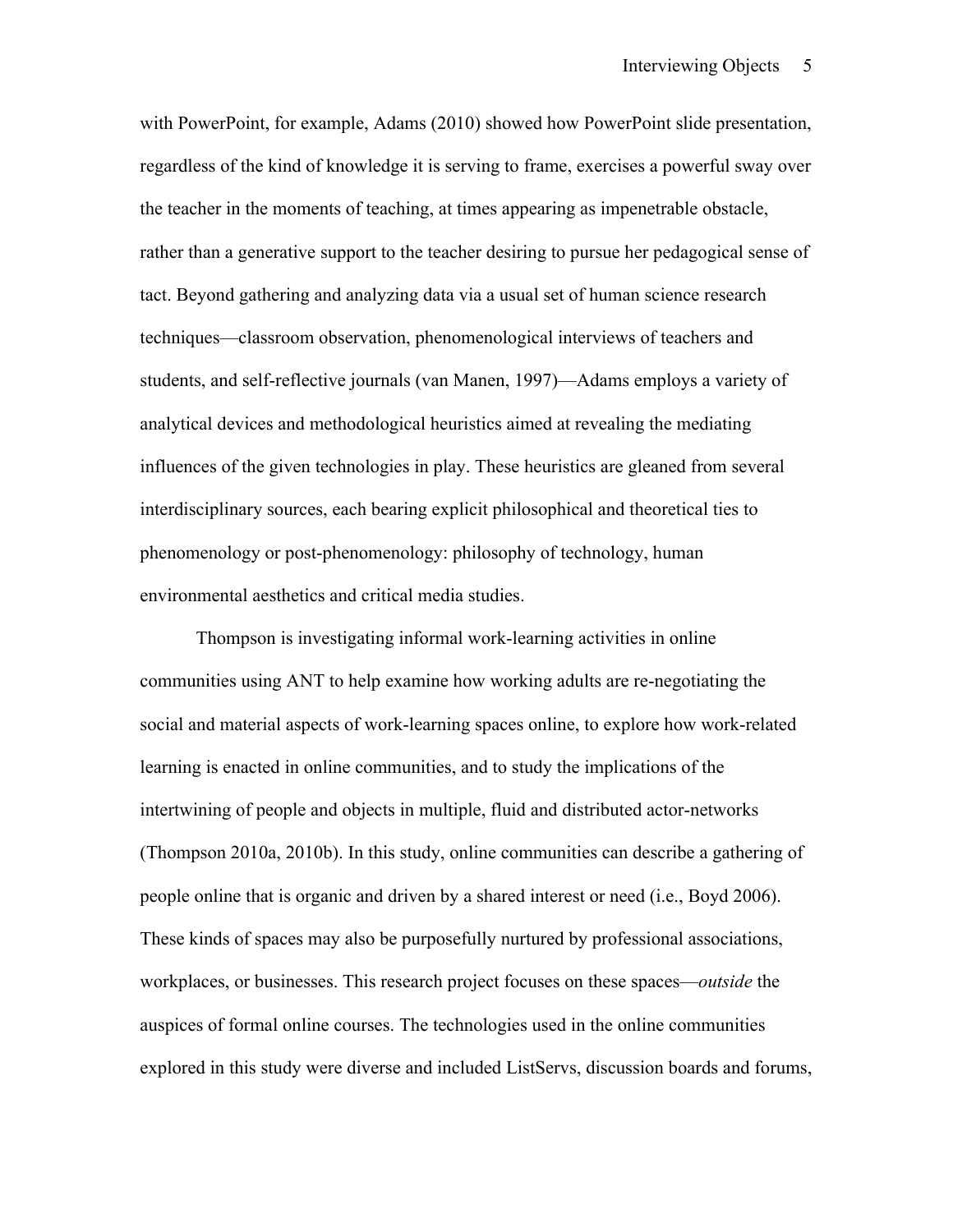Yahoo groups, e-mail, blogs, RSS feeds, or popular social networking sites such as Facebook or LinkedIn. The human participants in this study were 11 own-account selfemployed workers (contractors and consultants without staff). Semi-structured interviews were conducted, with follow up dialogue, either by e-mail and/or short conversations, providing additional data.

ANT has proved successful in documenting human-technology interactions in the domain of science studies, and has been adopted in fields such as medicine (Mol 2002), public health (Singleton 2005), literacy (Leander and Lovvorn 2006) and management (Neyland 2006). Meanwhile, phenomenology has been providing major contributions to philosophy of technology since the latter's inception as a field of studies (Ihde 2004, Mitcham 1994). Hermeneutic phenomenology has lent important insight to pedagogical studies, notably Max van Manen (1997, 2002). Extending this work in light of  $21<sup>st</sup>$ century educational environments is imperative.

# **Theoretical Framework**

The eight heuristics in this paper were derived from philosophical insights of phenomenologists, as well as conceptual understandings given by Actor-Network Theorists. Several of the methods used were explicitly suggested in the literature. We begin with a brief introduction to the ways that objects or things are conceived in the two primary research frameworks—ANT and phenomenology—and then highlight notable connections and disconnections.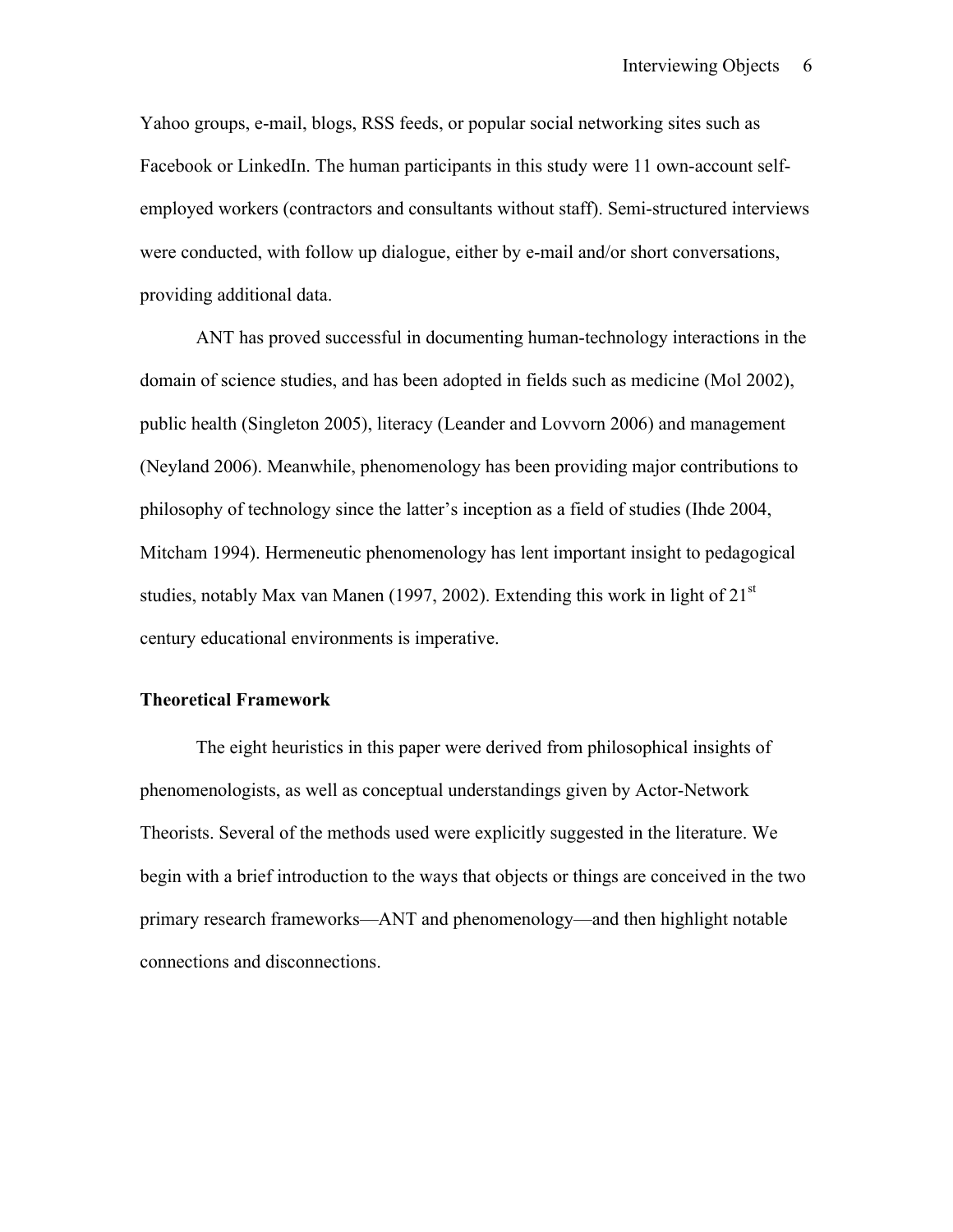# *Phenomenology*

Phenomenology<sup>2</sup> is both a philosophical orientation and a means of human science inquiry. The clarion call of phenomenology, "back to the things themselves" (*Zu den Sachen selbst*), encapsulates this philosophy's plea to revive living contact with the world, and to return to concrete, lived human experience in all its variegated richness. As an approach to research in education, phenomenology involves a careful and systematic reflection on the lived experience of pedagogical phenomenon. The term lived experience has special methodological significance for phenomenology and refers to "our immediate, pre-reflective consciousness of life" (van Manen, 1997). As such, phenomenological inquiry is oriented to the lifeworld as we immediately experience it *pre-reflectively*, *pre-verbally, pre-theoretically—*as teachers, students, children or parents. The approach is guided by philosophical phenomenological methodology and augmented by human science techniques and procedures.

Our everyday, primordial involvements with the material conditions of our world figure prominently in phenomenological description and reflection. Phenomenologically speaking,

Things pack and harass [human] existence in a variety of ways which determine the spectrum of not only bodily, but also spiritual, feelings and emotions. Things cheer, entertain, satisfy. Things intimidate, scare, hamper. Things embarrass. Things depress. Things transform. Things escape. Things challenge and defy. Things embroider existence and make it empty. (Benso 2000, 144)

 $2$  For a more substantive description of phenomenology as a qualitative research methodology in education, along with a brief account of its philosophical roots, please see Adams and van Manen (2008), or van Manen and Adams (2010).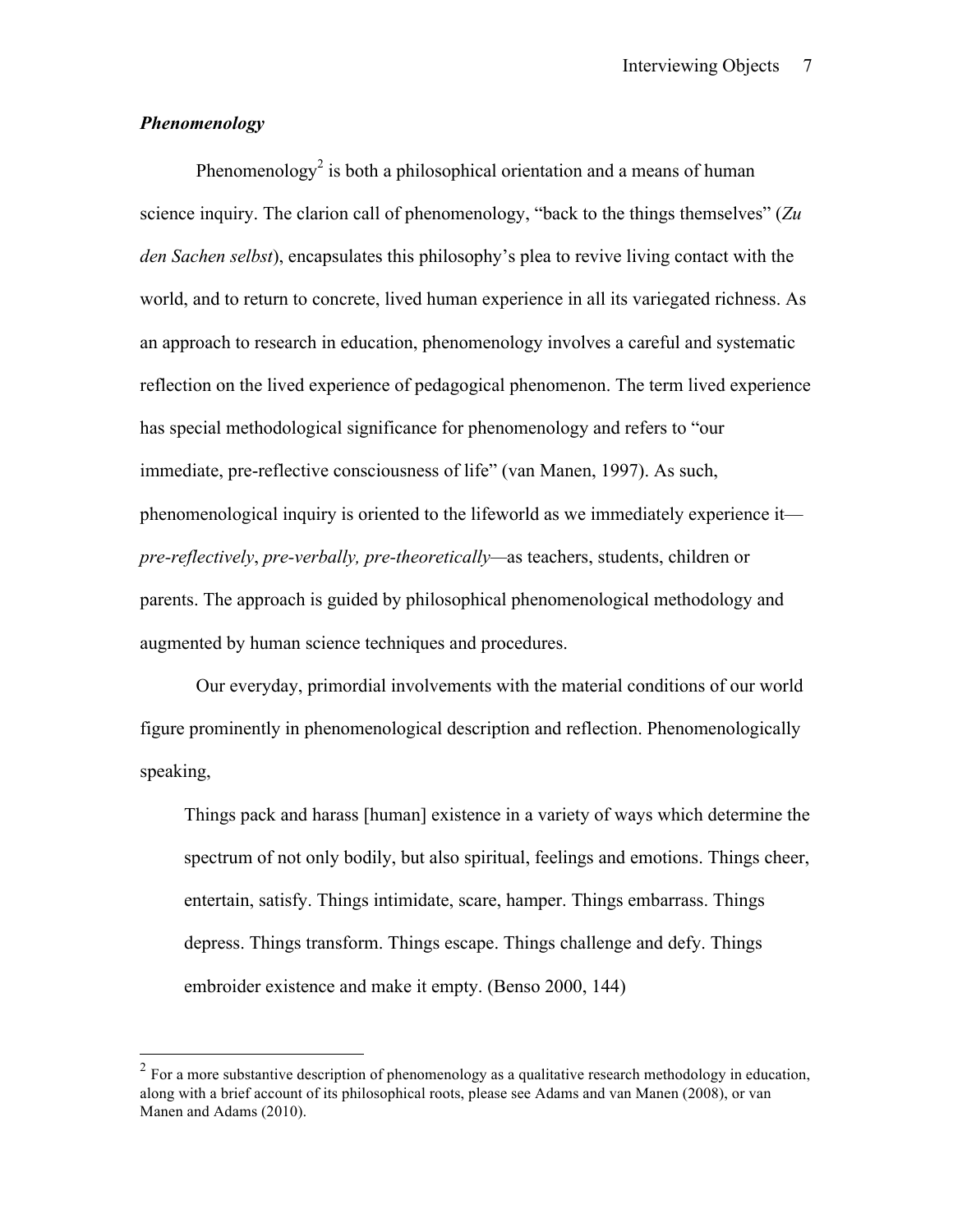From the handiness of Martin Heidegger's hammer, to the focal practices gathering around Albert Borgmann's warm hearth, from Maurice Merleau-Ponty's knowing typing hands, to the surgical sensitivity of Don Ihde's dental probe, phenomenology has been serving to disclose and adumbrate our primal, pre-reflective, corporeal involvements with the everyday things of our lifeworld.

Merleau-Ponty (1962, 143) observes "our existence changes with the appropriation of a fresh instrument". Phenomenology seeks to describe the structures of this existential change experience. As educators, we may begin to wonder then what transformations of perception, what translations of action, are occurring—for teachers and students alike—each time we take up a "fresh instrument" in the lived space of the classroom. For example, in seizing hold of PowerPoint, a teacher is not only aided, enmeshed, and constrained by the designs of its software script, the teacher is also surrendered to the language, imagery, framing, at-handedness, sensuality, and mediation of its symbolism and materiality. A PowerPoint presentation is "never merely a visual object…nor is it a mere tissue of functions" (Jager 1985, 222), rather it is *inhabited* by student and teacher alike (Adams 2010). As teachers become more informed about the affordances, and skilled in the use of ICTs these same technologies are always already re/de/informing their perceptions and actions in the world.

# *Actor-Network-Theory*

Actor Network Theory (ANT) is a unique collection of relational and material understandings, concerned with associations between human and non-human actants in day-to-day practices. Although ANT is described as a theory, approach, method, sensibility, and/or toolkit, it clearly advocates that object and human actants should be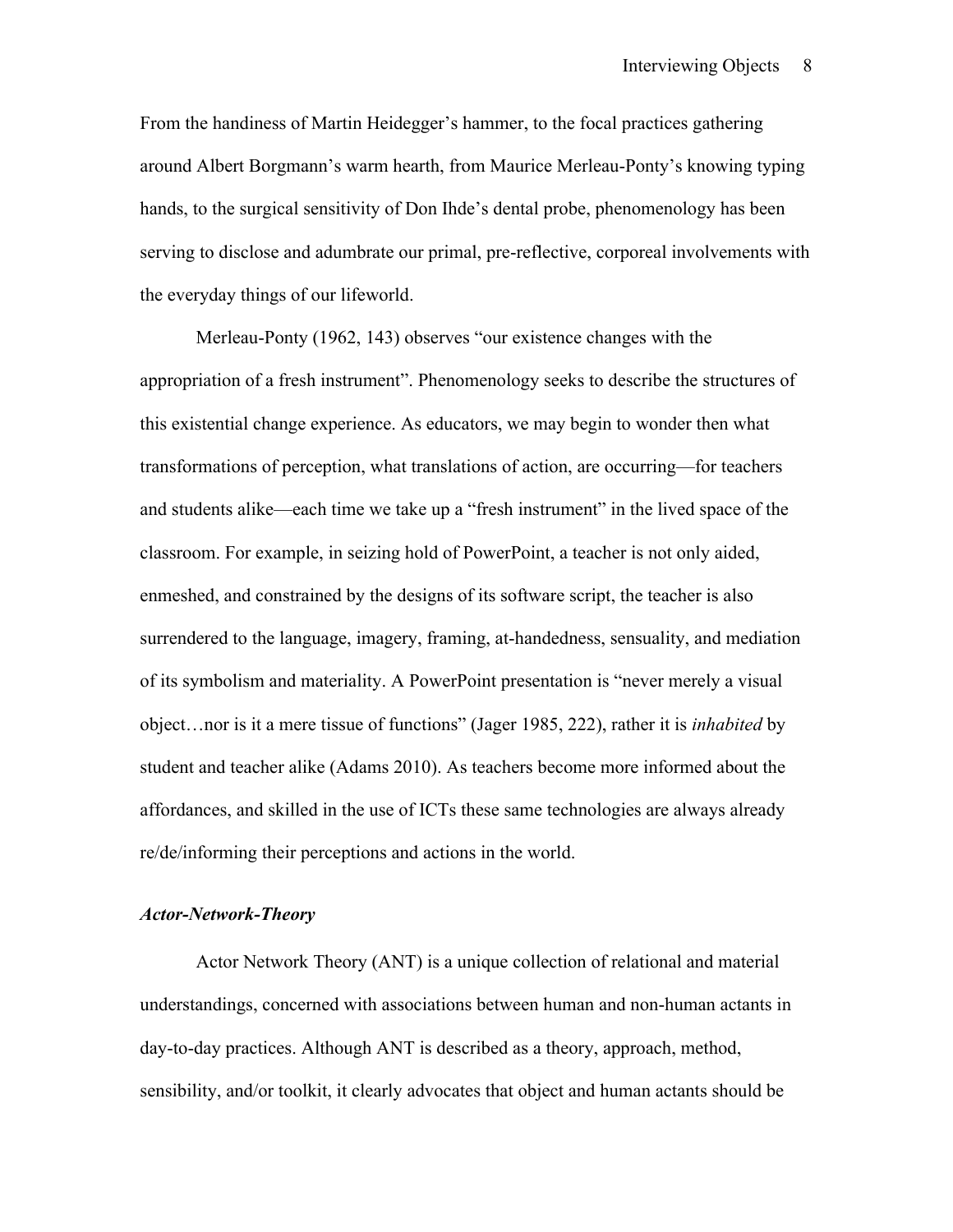placed on an equal analytic level. Thus, both people and objects are legitimate research participants. Actants (human and non-human) are co-constituted in webs of relations with other actants. As an object-oriented philosophy, ANT maintains that an object is what it is because of the retinue of relations in which it is entangled. Actor-networks are thus comprised of actants that become involved in ensembles. It is because of these ties that an actor-network exists. Callon (1987, 93) explains that "an actor-network is simultaneously an *actor* whose activity is networking heterogeneous elements and a *network* that is able to redefine and transform what it is made of " (emphasis added).

Relations are paramount. Yet, being interconnected is not enough. ANT is interested in how alliances come to be and how actants end up juxtaposed with others. Through this ongoing work of (re/dis)assembly, Latour (1988) argues, both human and non-human actors create new sources of power and legitimacy as they renegotiate who is acting in the world, who matters, and who wants what. Although ANT has been used widely in other disciplines, it is just making an entrée into education and learning. Emerging from the Science, Technology and Society (STS) field, ANT has utility for educational research. As Scott Waltz (2004, 158) argues, "things do not play a role in an educational setting by acting apart from us …rather they interact *with* us as surprising cocreators of educational environments".

#### *Connections and Disconnects*

As a qualitative research methodology, phenomenology aims to describe and reflect on our prereflective experiences—here, with the things and technologies of our teaching and learning lifeworlds. ANT amends this project, seeking to unravel the alliances and practices that come to be (re/dis)assembled in networks as humans and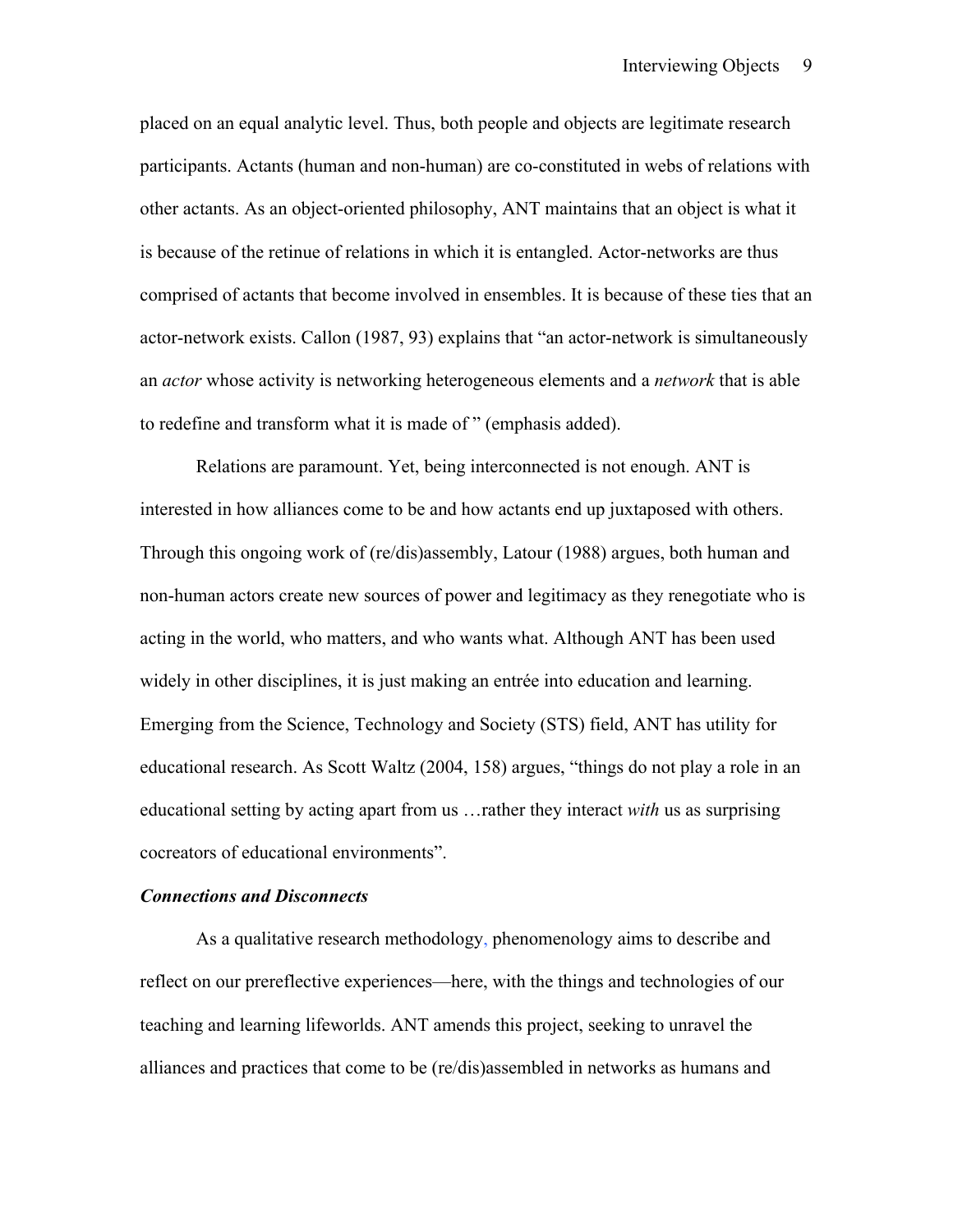technologies engage with each other. There are, of course, substantive differences between these two perspectives. For example, the focal point of analysis in ANT is the actor-network comprised of both humans and non-humans; whereas phenomenology reflects on the prereflective experience of the human being intentionally oriented and intimately involved in their lifeworld. While both forms of inquiry attempt to do away with the subject-object dichotomy, Verbeek (2005, 166) explains that they do so in different ways: Latour (1993) denies that the gap exists and instead emphasizes *hybrid* or *quasi*-*objects* and *quasi-subjects,* while phenomenology tends to highlight the "mutual engagements that constitute subject and object". The methodological characteristics of each research approach spring from different roots: ethnomethodology (ANT) vs. phenomenology. These differences of origin and focus are evident in the superficially subtle but nonetheless significant distinctions in vocabularies, for example, materialsemiotic vs. hermeneutic-phenomenological.

Despite these differences, a number of theoretical and methodological overlaps are evident. Indeed, philosopher Graham Harman (2009, 100) claims that "phenomenology harbors resources that lead it to converge with Latour's insights, however different their starting points may be." He (2009, 143) explains how both shy away from thinking about things as solid objects and instead as regard them as "a system of things in reciprocal connection", aka the network and Heidegger's equipment. Both ANT and phenomenology talk about the human and the technological in a single, hyphenated breath, aspiring to dissolve out-worn subject-object dichotomies. Both recognize human-technology relations as co-constitutive—the things of our world constitute us as much as we constitute them. Both ANT and phenomenology privilege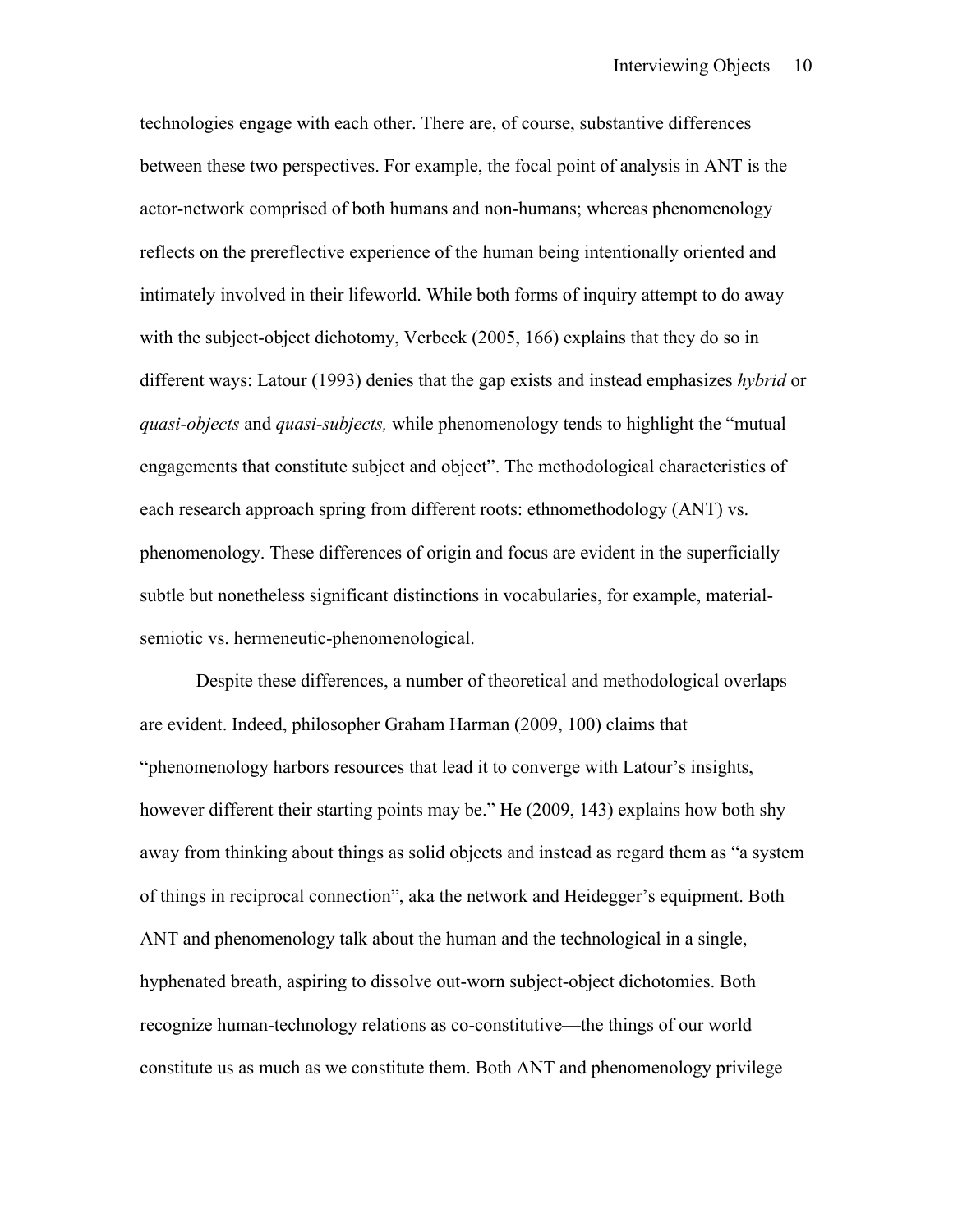description over explanation and theory. Both reject the application of some "all-purpose, all-terrain 'methodology'" (Latour 2005, 96n126), preferring instead a heuristic toolkit of possible approaches to be adapted in the field. Finally, both have a primary interest in *letting the things of the world speak for themselves* (Heidegger 1962).

# **The Eight Heuristics**

We now turn to a discussion of eight heuristics to assist qualitative researchers wishing to query the things and objects—the technologies-in-use—that may be holding sway in different educational environments. Each heuristic is informed by ANT or phenomenology literature, as well as our own field research. The first two heuristics build on key philosophical tenets in ANT and phenomenology. These two heuristics following the actors (ANT) and listening for the "invitational" quality of things (phenomenology)—set the stage by opening up possibilities for exploring human and technology inter-relations, albeit in two distinctive ways. The next six heuristics then delve deeper into other conceptual tools that researchers may draw on when "interviewing" objects. Heuristics three, four, and five are framed by phenomenological insights in order to explore different ways of uncovering human-technology interactions. Heuristics six, seven, and eight draw on ANT provide another set of conceptual tools to examine the socio-materiality of human-object relations. Once more, we are not attempting to reconcile the phenomenological and ANT-derived heuristics here and readers may discern some overlaps, compatibilities, and contradictions.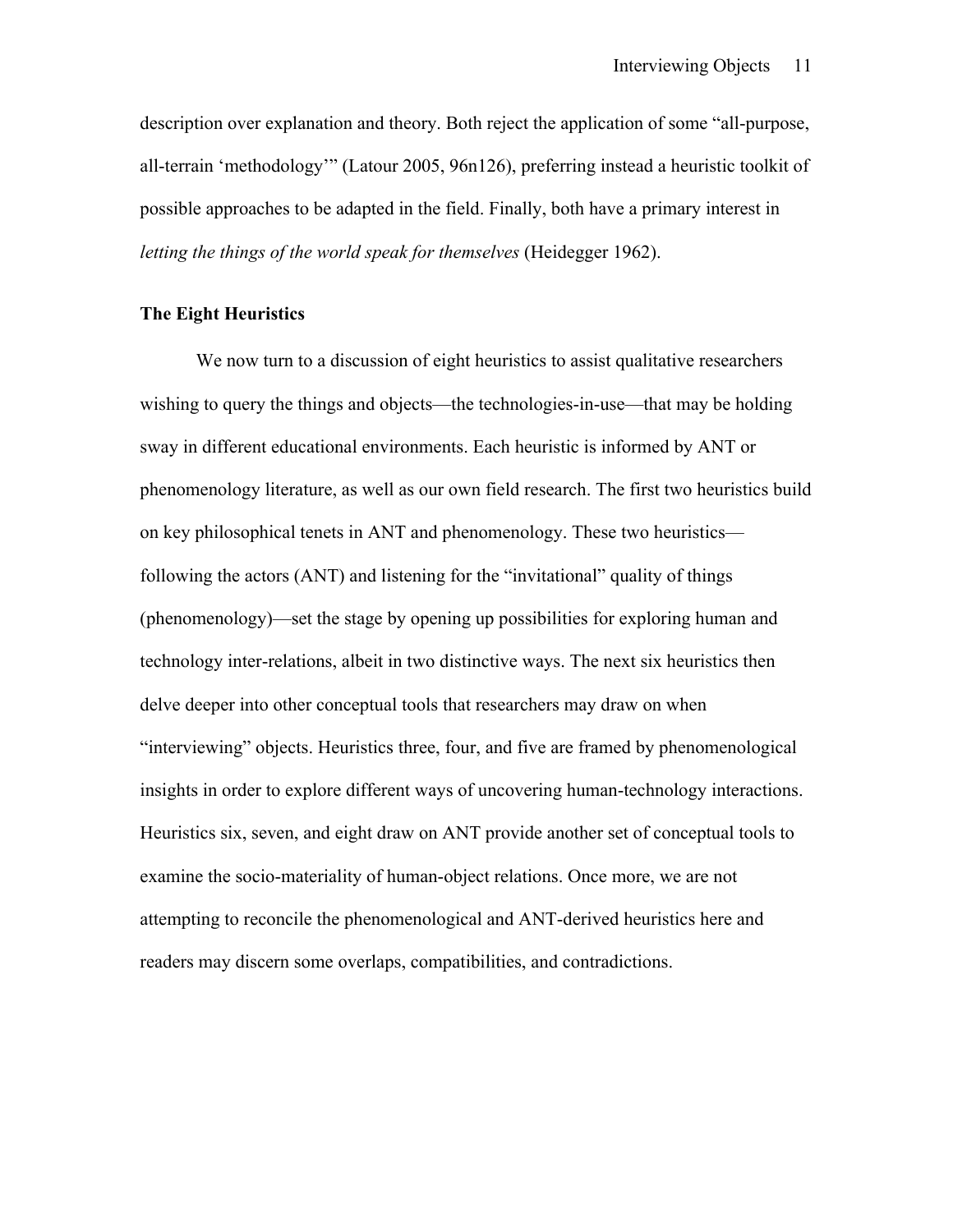# *Heuristic 1: Following the Actors*

This heuristic derives from the popular ANT imperative to "follow the actors". Harman's (2007, 44) analogy is apt: "we cannot discover the nature of a thing by looking into its heart, but must follow the blood that circulates from that thing through all its arteries and far-flung capillaries". The point is not to create an exhaustive list of all possible entities in an actor-network but rather to look for "mediators *making* other mediators *do* things", human or non-human (Latour 2005, 217). As one follows the actors, it is important to attend to what is being mobilized (knowledge, beliefs, or actions) in the shifting spaces created by the inter-actions between actors.

The delete button is an interesting actor-network to unravel. As Aanestad (2003) explains, the capacity for action is relational, dynamic and collective rather than embedded in particular network elements. Elements achieve their form and character in relation to the others (Law 2008). The delete button seems to be an important actant. It was a prominent object in the accounts of self-employed workers' inter-actions with others in cyberspace collectives. Moreover, it is connected to both human and non-human actants and enmeshed in an array of relations. It is a key pressed when one wants get on with things. Yet, it is more than a tool. When we accept its invitation, we enter into a socio-material assemblage: we are "deleting" and we could not do this without our delete button.

Attempts to follow the actors, such as the delete button, may help researchers catch glimpses of objects in motion, as they (dis)assemble with other (non)human actants and a multitude of practices related to learning and being online. Once actors are identified, the interview continues by looking for *configurations* of actants and asking: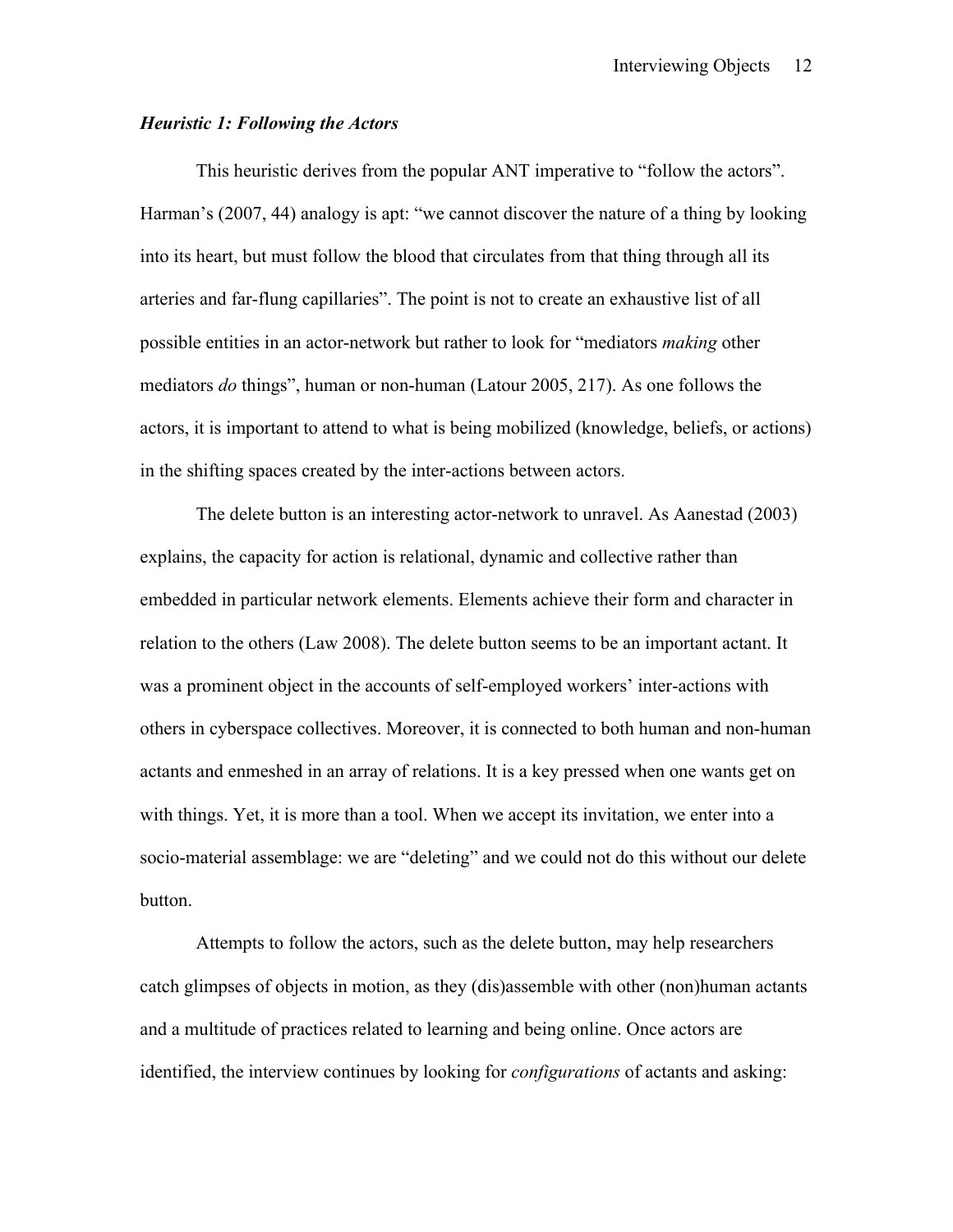How are people and objects brought into proximity with each other? How did they come to be configured this way? What gets "related" to what and how? However, one can begin to appreciate how following actors is a daunting task as more inter-actions and actants emerge. Researchers are faced with the very practical questions of where to begin and when to stop. McLean and Hassard (2004) assert that as a researcher cannot follow actors everywhere, they end up ordering, sorting, and selecting—excluding and including along the way. Such "cutting" of the network becomes an important move by the researcher; an action which Suchman (2007) describes as a practical and analytical act of boundary making.

# *Heuristic 2: "Listening" for the Invitational Quality of Things*

For phenomenologist Alphonso Lingis (2004, 278), the totality of the immediate environment that we inhabit, our lifeworld, is best described as "a *milieu*—a field of intensive forces, vibrant according to their own inner codes"—in which we are intimately and inextricably caught up in and immersed. Ivan Illich (1996) similarly coins the phrase *le milieu technique* to refer to the irresistible embrace of the high technology environs we find ourselves dwelling in today. The technological milieu is shaping substantially insinuating itself, habituating us, and simultaneously informing and reinterpreting—how we act in and perceive the world. In order to understand how this occurs, Illich suggests we "listen to what [modern] objects [of technology] say, rather than do" (64). To "hear" what an object of technology might be saying to us, we must enter the realm of lived experience, and orient ourselves to pre-reflective or "pathic" knowing. As pedagogical researcher Max van Manen (2007, 12) describes,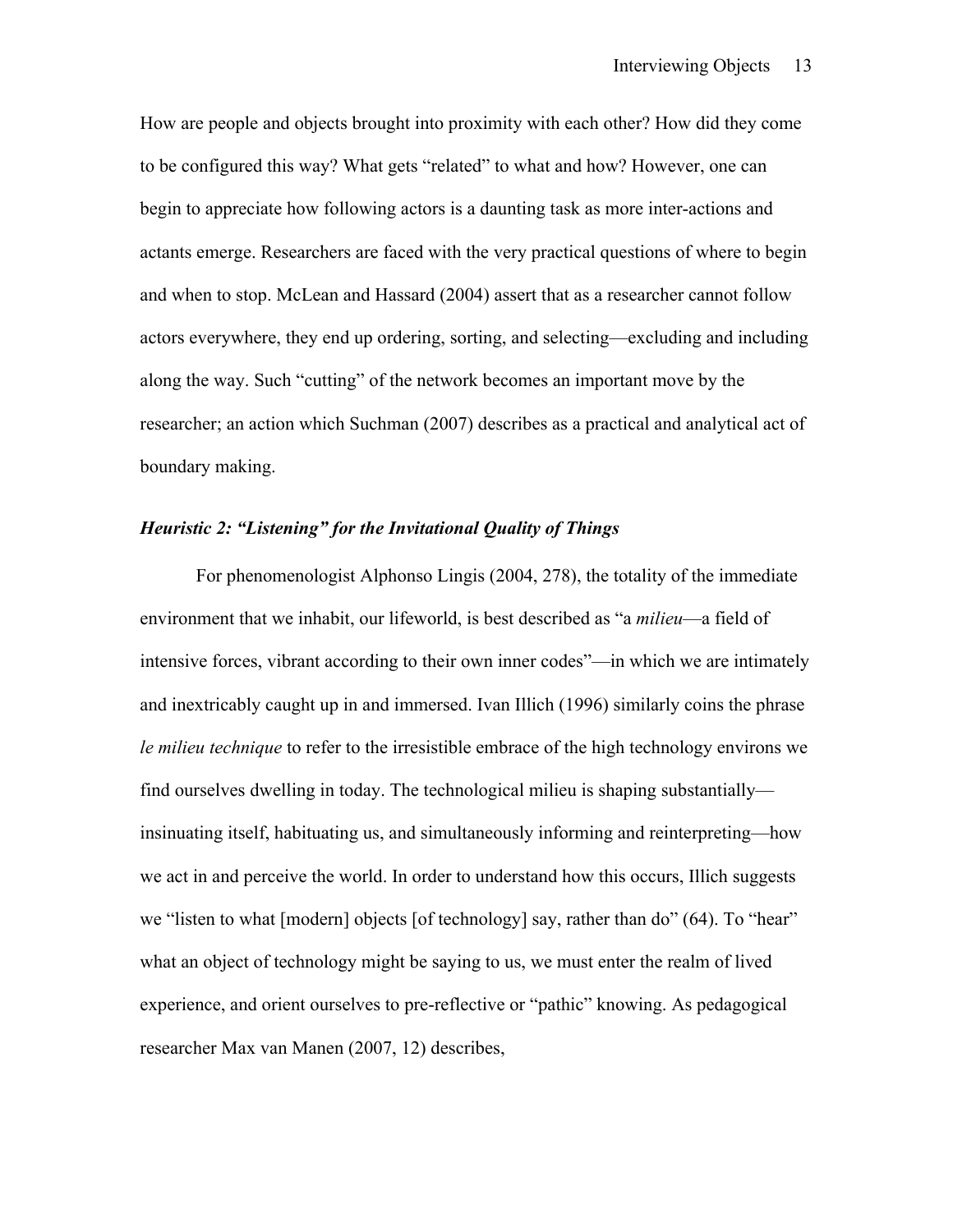Pathic knowing inheres in the sense and sensuality of our practical actions, in encounters with others and in the ways that our bodies are responsive to the things of our world and to the situations and relations in which we find ourselves. Within the situated, relational, embodied realm of lived space, things and aspects of the environment are perceived or "heard" as invitations. Psychologist J. H. van den Berg (1972, 76) illustrates:

We all understand the language of objects….the swimmer enters the water because the water is proving to him in a thousand ways that it is prepared to receive his body. The child digs into the sand because the sand cries out: "dig!"

The invitational quality of a thing is always heard in light of our *intentionality* or indissoluble connection and orientation to the world as child, parent, or teacher. The sandy beach commands the child differently than the watchful parent, or the teenage sibling in the company of friends. The notion of intentionality expresses the phenomenological insight that we do not exist apart from our world, but are always already intimately intertwined, caught up in and tacitly informed by it: "human experience and consciousness necessarily involve some aspect of the world as their object, which, reciprocally, provides the context for the meaning of experience and consciousness" (Seamon 2002). According to Heidegger, the world also discloses itself differently to us depending on the historical epoch we are living in. We currently suffer (and enjoy) the sway of *das Gestell* (the 'enframing'), the technological way of being: the things of the world tend to appear and speak to us as something to be used and manipulated. Finally, the things of technology are themselves a complex of "instrumental intentionalities" (Ihde 1990). We may thus recognize invitational quality as the pathic or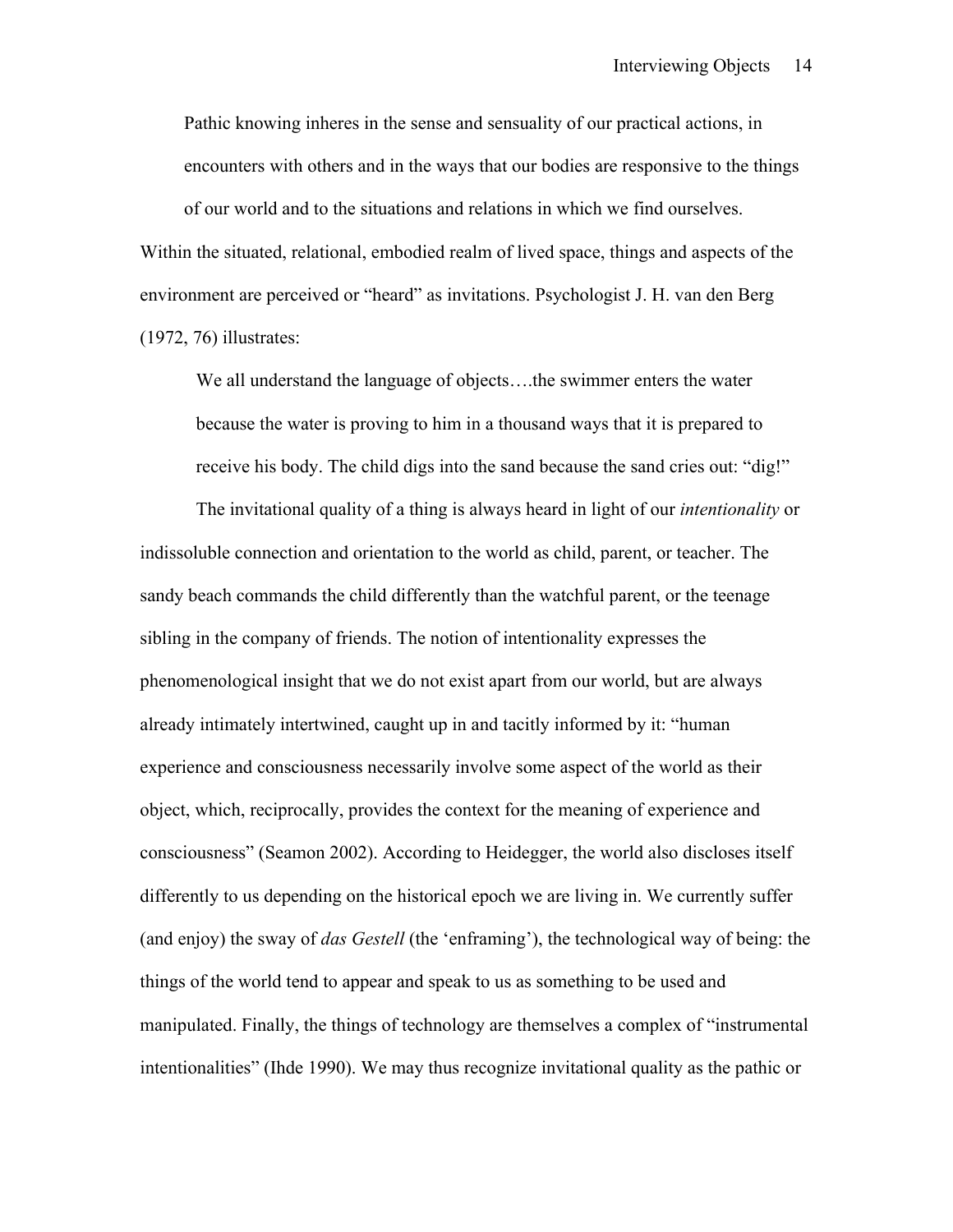pre-reflective interplay between subject and object, the appeal issued from the substantive-hermeneutic tangle of person in his or her world.

Of course, things do not "speak" to us in the same way as people do. Nonetheless, we can see how, having pre-reflectively "heard" and responded to the invitational quality of a thing, we are entered into a primordial rapport with it; we become existentially and hermeneutically engaged. For example, investigating PowerPoint in the classroom, the qualitative researcher may ask: What is PowerPoint's vocative appeal to a student or teacher within the lived space of the classroom? What invitation does PowerPoint make to a teacher as she or he is composing a teaching presentation?

The teacher, sitting in front of her computer screen, launches PowerPoint: "Click to Enter Title, • Click to enter text." Bruno Latour (1992, 232) calls this collection of imperative statements "prescriptions" that are encoded in the design of artifacts—nonhumans—that subsequently "utter (silently and continuously)" their implicit intentions "for the benefit of those who are mechanized"—us humans. The new slide *invites* the teacher to shape his or her knowledge in a particular way, with a title and a set of bullet points. Of course, this is merely an invitation, not an injunction. And yet, thinking back to the PowerPoint presentations you may have experienced over the years, many PowerPoint slidesets do follow this suggested presentational framework. Perhaps yours do too! In seizing hold of PowerPoint as a tool, the teacher is simultaneously enmeshed or *caught* up in the particular design imperatives, decisions and suggestions embedded in this software. In this way, attending or "listening" to the invitational appeal of things gives aperture to the unique "ongoing horizon of meaning and action" (Introna 2005,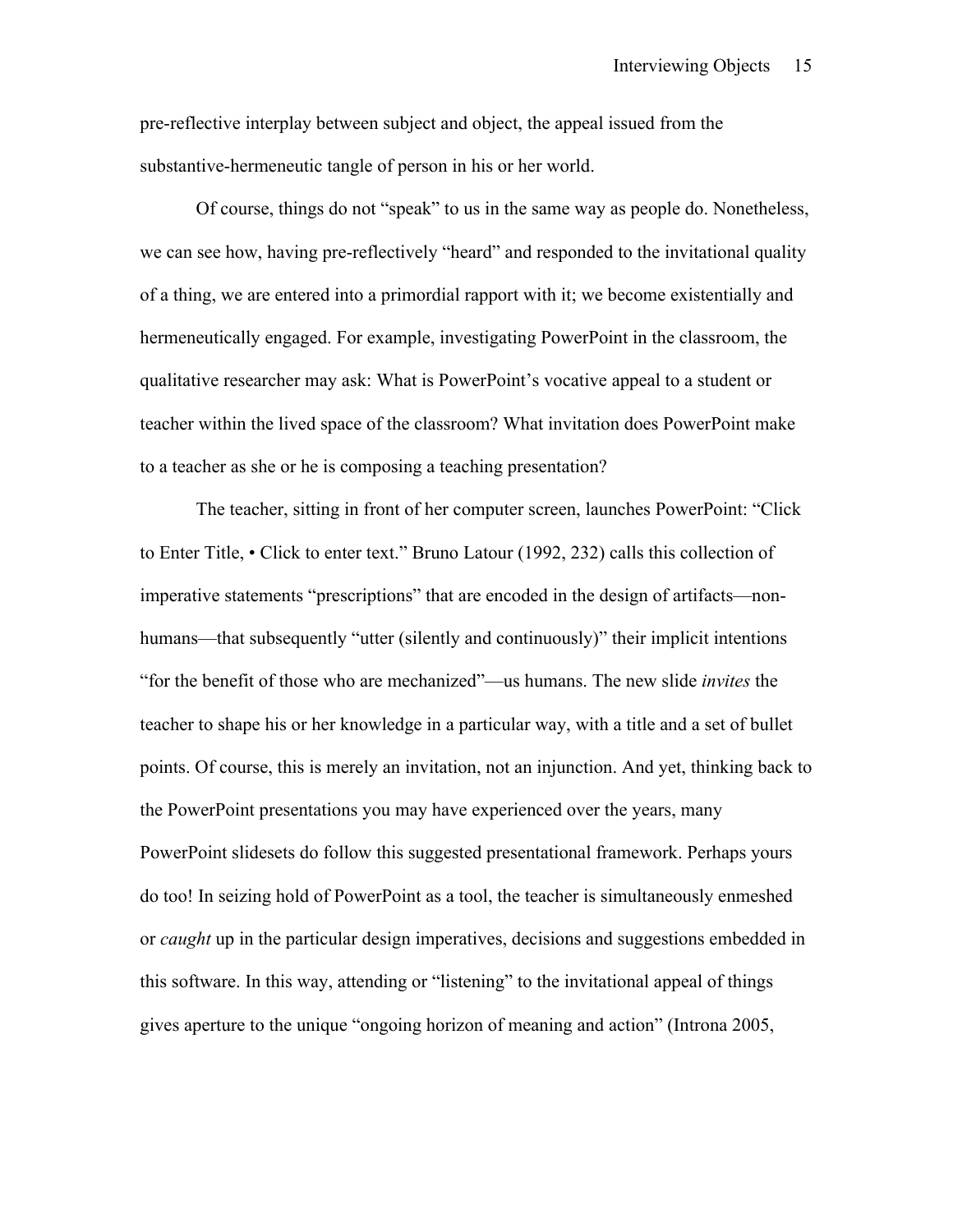para. 7) a digital technology may unfold in the context of our teaching and learning worlds.

## *Heuristic 3: Discerning the Spectrum of Human-Technology Relations*

Ihde (1990), in his study of technics, reveals four types of human-technology relations: embodiment, hermeneutic, alterity and background. Embodiment relations occur when a technological artefact is "incorporated" as part of our bodily experience, becoming an extension of our corporeal self. Automobiles, pencils, and videogame controllers all fall easily in this relational category. We experience the world directly through and with them: technology is the medium through which we prereflectively apprehend and experience the world, transforming our perceptual and bodily senses as well as our abilities. Hermeneutic relations are occasioned when the technology itself is interpreted or 'read' for meaning. We read a thermometer, a map, a book. Thus, to enter into hermeneutic relation with a technology, I must learn its unique language. Ihde names a third focal relation we find ourselves engaged in with technology—alterity. Alterity relations occur when a technological artefact is experienced as quasi-other or anthropomorphically. We may recognize this kind of relation in the intimate bond some develop with their cars or even their iPods, giving them names, perhaps speaking to them with affection. Finally, we also enjoy background relations with technologies, where they function transparently and essentially unnoticed in the "disappeared", taken-for-granted background that is our lifeworld. We have such a relation with today's heating, electrical, and communication systems, for example.

While Ihde's (1990) set of human-technology relations is neither exhaustive nor mutually exclusive, his categories serve to alert us to some of the multiple ways we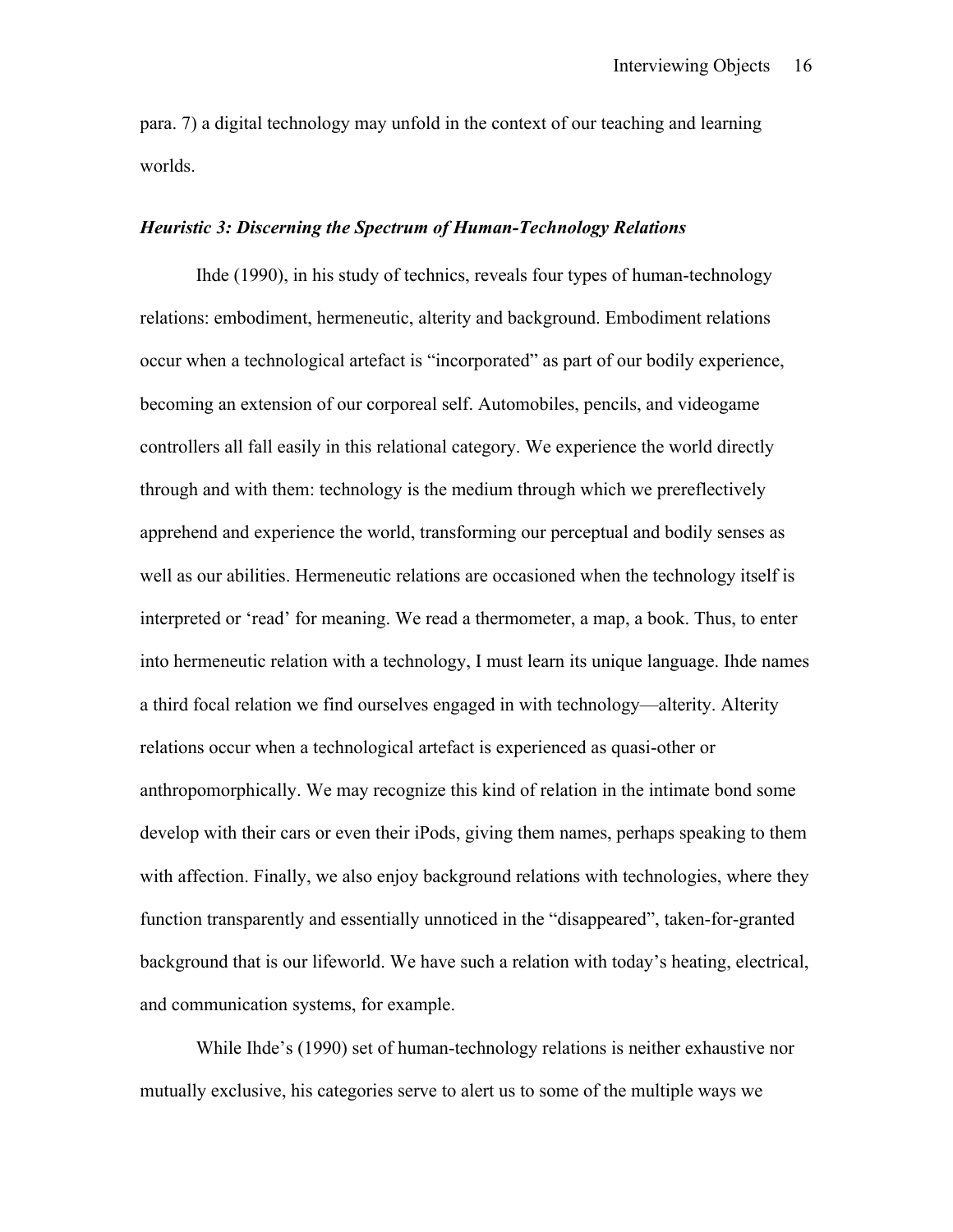engage technologies everyday. Once more, consider PowerPoint in the classroom. We may discern several of these relational moments. The teacher usually takes up two significant but very different *embodiment* relations with PowerPoint: (1) in composing a presentation through the PowerPoint software application on a computer, and (2) later in presenting the composed PowerPoint presentation, using computer and data projector. In both cases, we may also discern different ways of being existentially conditioned by the particular PowerPoint configuration. The software script invites the teacher differently than the finished presentation in the context of the classroom.

*Hermeneutically*, the teacher composing a PowerPoint presentation must learn to read (and write in) the language of the PowerPoint software interface: menus, toolbars and templates, keyboard, screen and mouse. The teacher as presenter also reads (both literally and figuratively) and interprets for students each PowerPoint slide. Thus, the teacher engages PowerPoint hermeneutically as well as existentially. Students too 'read' the PowerPoint slides: their relationship with PowerPoint as student-listeners or studentaudience appears primarily hermeneutic. Nonetheless, there are also compelling existential implications for students. Without hesitation, students turn expectantly to each new slide. Before they have begun to grasp the meaning of the slide, the slide's radiance has already drawn and captured the students' gaze. That is why Merleau-Ponty (1962) says perception is unconscious: in the instant of the moment, we see things before we think them. The PowerPoint image has seen us before we have really seen (understood) it, so to speak.

*Alterity* relations occur less frequently with PowerPoint, than with a treasured old car or an intelligent robo-dog. On the other hand, if we understand alterity as a reflection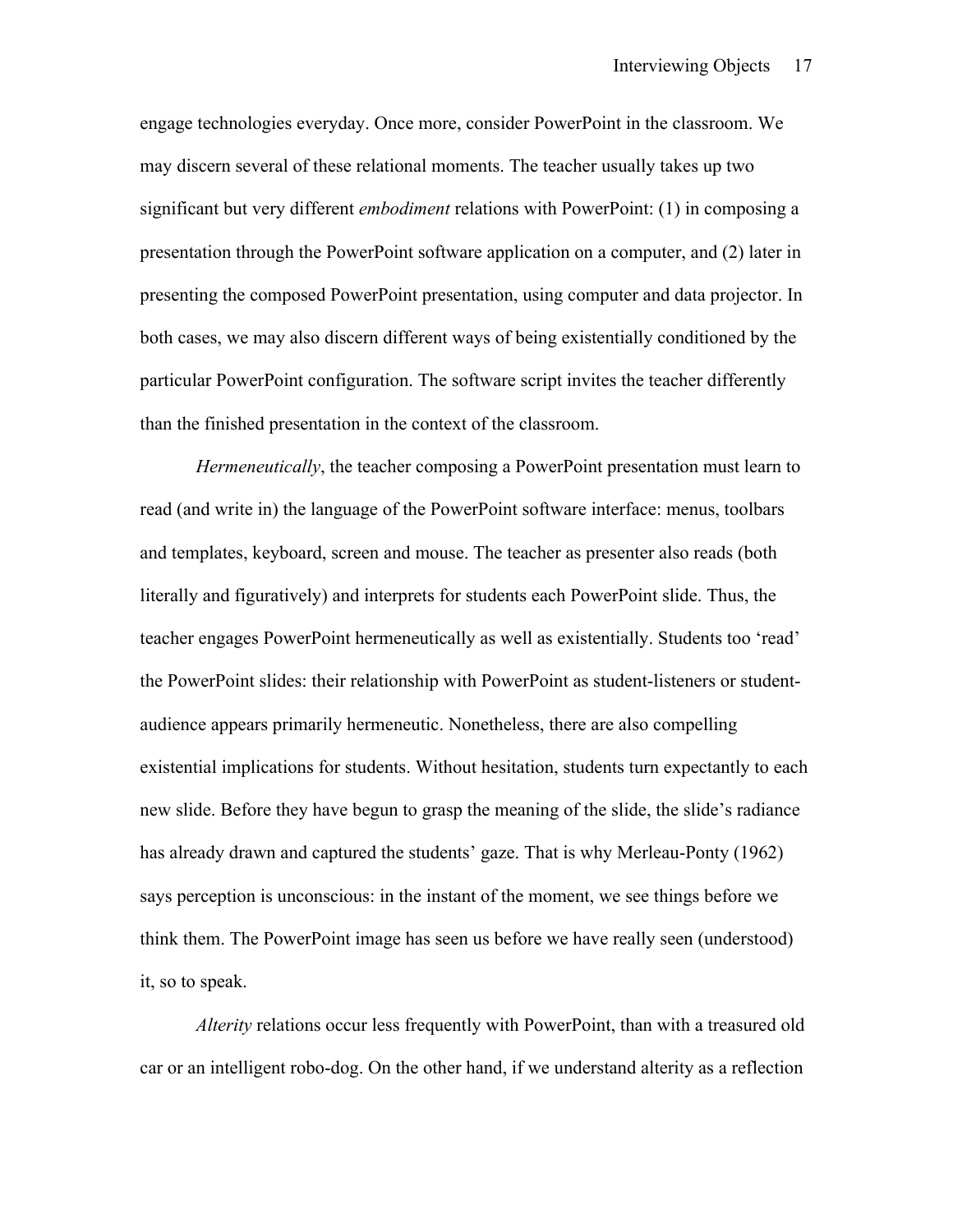of our relational intimacies and entanglements with technology, we may notice how PowerPoint and its machinery exercise a potent hold over some teachers. Even as a teacher takes possession of the PowerPoint software, and comes to rely on it in his or her teaching practice, he or she is simultaneously interned to its familiar regime, initiated into and held by its horizon of possibilities, to the particular world disclosed in, with and through this technology. Witness the young college instructor who "cannot teach without PowerPoint", or the teacher who, on the occasion of a brief technical glitch with her laptop humorously remarks, "If PowerPoint crashes, my IQ will drop 20 points." On the one hand, "as technology becomes portable, pervasive, reliable, flexible, and increasingly personalized, so our tools become more and more a part of who and what we are" (Clark 2003, 10). Our corporeal involvements with technologies become less and less separable from who we are or might be as "naked" selves. On the other hand, the more intimately we embrace and become intertwined with a technology, the more vulnerable we are to its breakdowns, to it responding unexpectedly Other-wise than our desire.

Finally, while we most often take up focal—embodiment and hermeneutic relations with PowerPoint, on occasion *background* relations also seem to occur. For example, the PowerPoint slide may at times disappear into the background of a classroom discussion, only to suddenly erupt into focus again with a bouncing screensaver.

# *Heuristic 4: Recognizing the Amplification/Reduction Structure of Human-Technology Relations*

Regardless of the type of relation we engage with a technology, Ihde has shown that amplification / reduction is a basic experiential structure of all human-technology relations. By way of example, he describes a dentist's use of a sickle probe, the small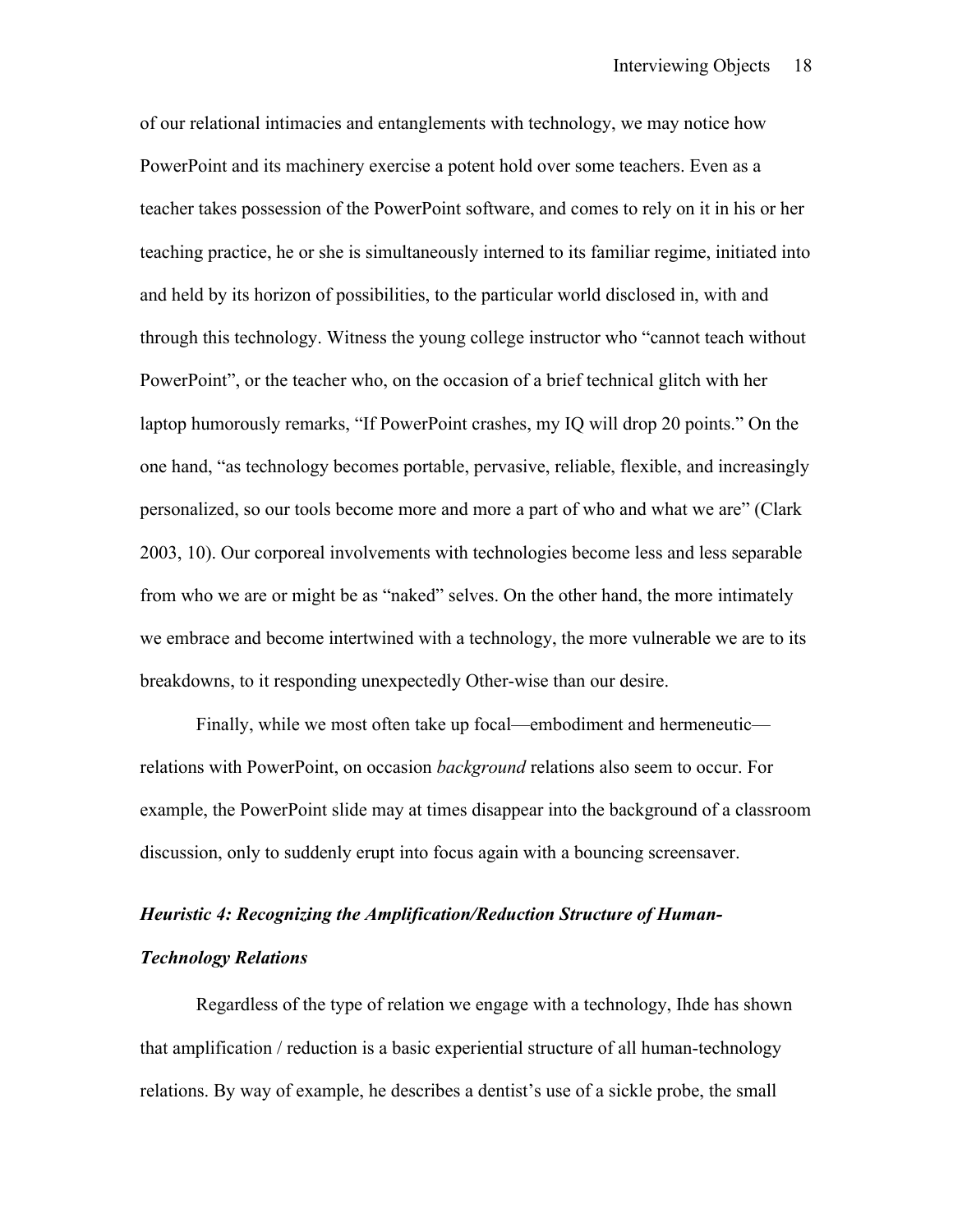metal rod with an appointed tip, intended to detect irregularities in a tooth that a finger alone could not sense:

But at the same time that the probe *extends and amplifies*, it *reduces* another dimension of the tooth experience. With my finger I sensed the warmth of the tooth, its wetness, etc. aspects which I did not get through the probe at all. The probe, precisely in giving me a finer discrimination related to the micro-features, 'forgot' or reduced the full range of other features sensed with my finger's touch. (Ihde 1979, 21)

Thus, it is important to ask not *only* what a given technology enhances, but also what it simultaneously reduces or diminishes both experientially and hermeneutically. Consider another example from the classroom: the calculator. What does a calculator amplify? What does it reduce? A calculator amplifies or extends a student's ability to perform mathematical calculations. The student no longer needs to struggle to recall basic addition facts or timetables, nor the algorithms for performing various mathematic functions. The calculator "remembers" all these facts and methods. The student needs only to accurately communicate the mathematical problem to the calculator and press the Enter key. The student can get on with higher-level understandings without being caught in the drudgery of long division calculations or complex formulae.

At the same time, over-stepping or transgressing the previous requirement to recall addition facts or multiplication tables, and the need to perform mathematical procedures such as long division 'by hand', certain numeracy skills begin to atrophy. When such skills are seldom practiced, they are reduced or weakened rather than enhanced or strengthened. The memory of the multiplication tables is slowly forgotten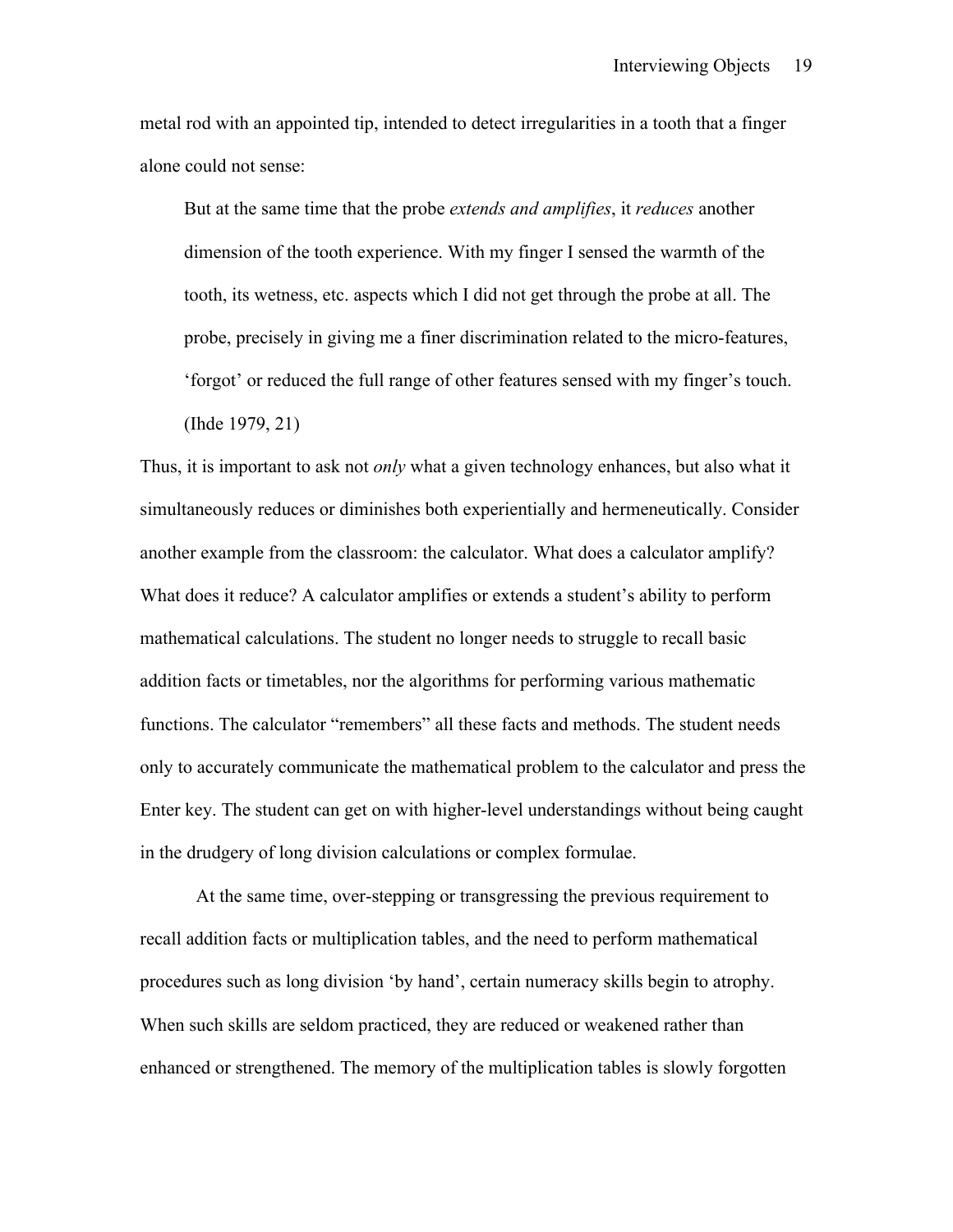like old phone numbers, and the method of long division fades from memory. Of course, educators may decide that such abilities are now essentially obsolete, and thus are willing to allow such basic skills, like numeracy, to attenuate in service of others. A similar observation might be made with handwriting relative to keyboarding, for example. Thus, if numeracy is still deemed to be an important skill, teachers may decide to use calculators more judiciously or to provide practice opportunities elsewhere. Regardless, it is important to recognize that all technologies exhibit this amplification-reduction structure. Here, the McLuhans' (1988) laws of media may prove a particularly helpful tool.

## *Heuristic 5: Applying the Laws of Media*

Marshall and Eric McLuhan propose four *Laws of Media* as a way to reveal the totality of individual and socio-cultural effects of a particular media or technology. They explicitly describe these laws as encapsulating and simplifying the efforts of phenomenologists like Heidegger. The laws of media consist of four questions that may be posed of any technology or medium:

- What does [this technology or medium] enhance or intensify?
- What does it render obsolete or displace?
- What does it retrieve that was previously obsolesced?
- What does it produce or become when pressed to an extreme? (McLuhan and McLuhan 1988, 7)

The responses to these questions are visually constructed as a tetrad held in a complex set of poetic tensions. The tetrad intends to focus attention on dynamic "situations that are still in process, situations that are restructuring new perceptions and shaping new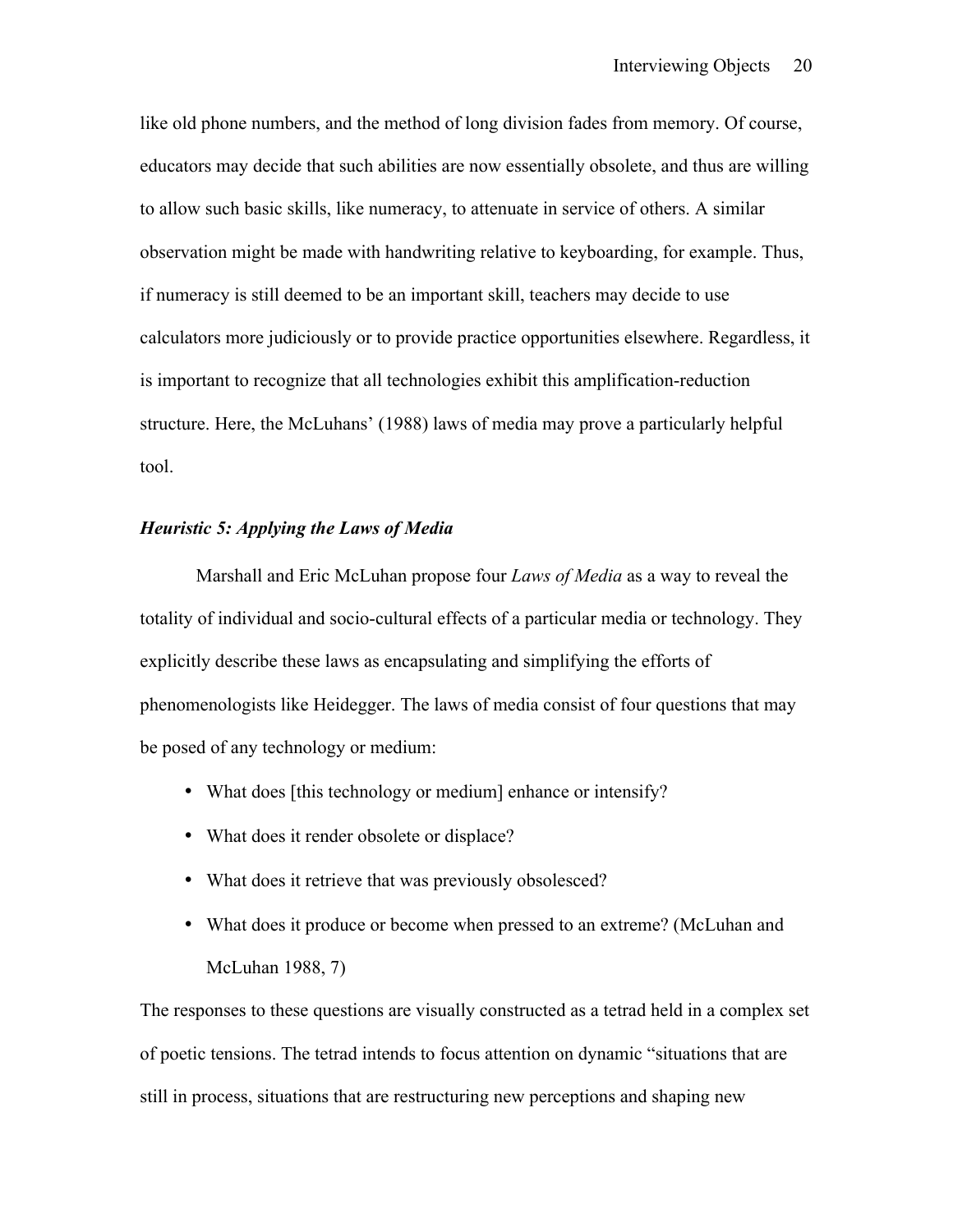environments, even while they are restructuring old ones" (McLuhan and McLuhan 1988, 116). Thus the tetrad indicates simultaneous (not sequential) effects. In composing a tetrad, it is helpful to reflect on the more extreme examples—both positive and negative—as well as on the more mundane of a technology's uses, in an effort to tease out unusual textures and the hidden trends. The explicit purpose is to gain insight into how a given technology both enhances and disrupts, and ultimately reshapes current practices in often unexpected ways. An example of a tetrad for PowerPoint is given below (*Figure 1*).

# [Insert *Figure 1.* PowerPoint Tetrad here]

The tetrad encourages viewing a technology-in-use as a unique and significant agent enhancing, informing and reshaping the complex ecology of the human lifeworld in multiple particularized ways.

# *Heuristic 6: Studying Breakdowns and Accidents*

Latour (2005) writes that much of the ANT scholar's fieldwork is to multiply the occasions of momentary visibility of objects. One such strategy is to study accidents and breakdowns in order to reveal some of the intimate alliances knitting people and things together in everyday practices. Taking a closer look at these alliances facilitates examination of "how things are normalised and hence are made 'inevitable'" (Singleton 2005, 784); important work for qualitative researchers.

The over-riding assumption of self-employed workers in the study on worklearning practices in online communities is that all the people in a particular online community are engaged in the same kind of work. Why else would they be in this space? This assumption binds actants together. It "normalizes" the notion of an online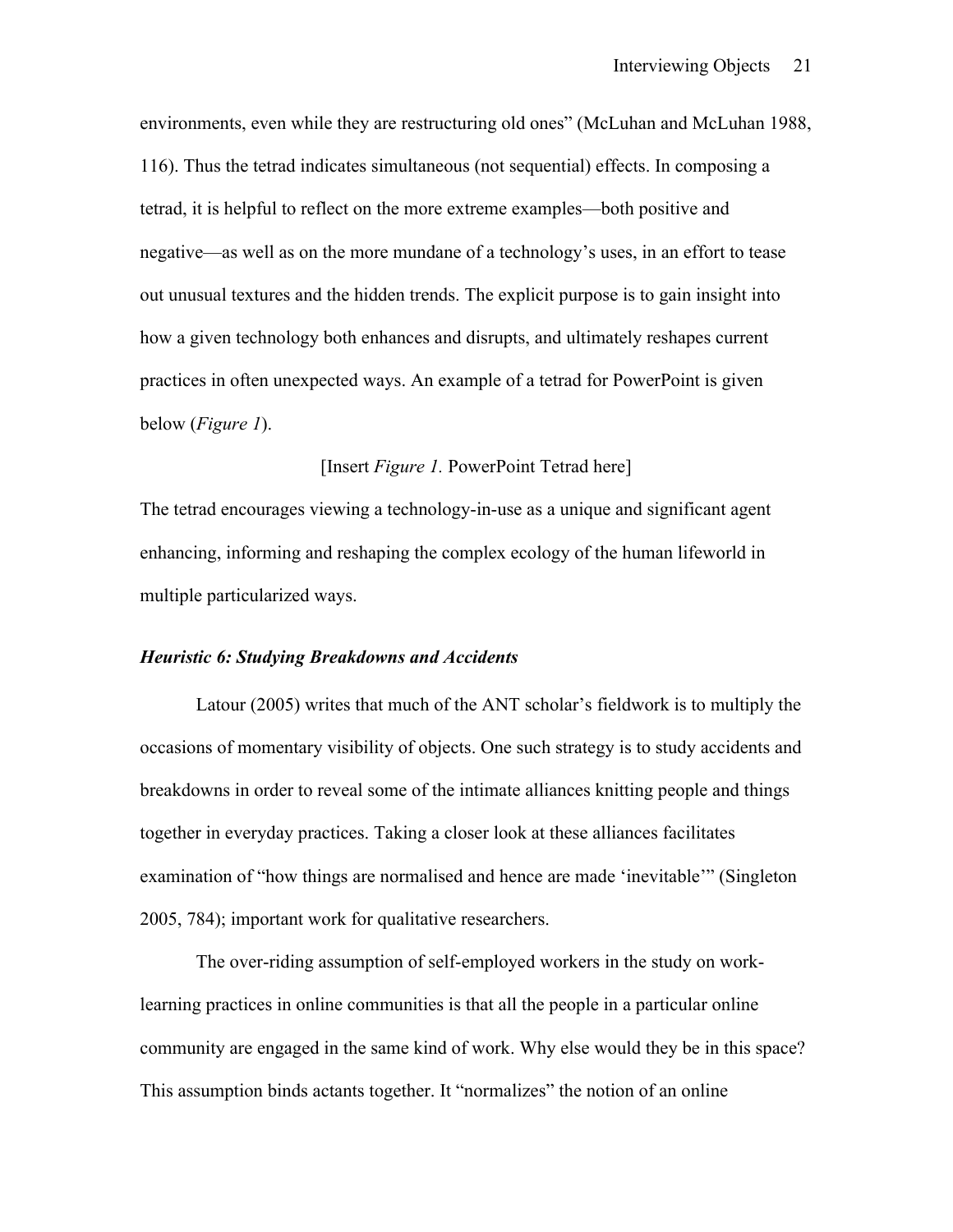"collective". However, an array of actants continually challenged this assumption and created passages that both opened up and closed down online spaces. I turn to an anecdote from the data:

*Nancy is a new member in Dorothy's online community of home-based daycare providers, a close-knit group of women. Some members have recently started to have face-to-face meetings with the others that live close by. Nancy invites Dorothy over to her house—her workspace—to get some advice. After all, Dorothy has been running a daycare for 12 years and is known as the 'little boss' on the online board. Getting together in person is a recent change in the configuration of this online community, which used to restrict itself to online encounters. Arriving at Nancy's house, Dorothy is taken aback. This isn't a daycare at all. Dorothy is confused. Nancy's comments, questions, and empathetic understandings in the online conversations sounded like they were coming from someone who was running a daycare. Dorothy reports this fabrication to the woman who owns the board and the membership list is quickly culled. Calling it 'housecleaning', the online space is made private. A new password is set up and only given to the core group of 40 people. Nancy is purposefully excluded.* 

This online community has experienced a breakdown. Resetting passwords and a new shorter membership list are examples of how technologies (objects) re-established boundaries. As an actant, the password was used purposefully to exclude participants and in so doing a stronger sense of inclusion, belonging, and connection between those remaining was created. Something new started circulating through this network. A reaffirming of what "should" be was mobilized: a reinforced belief among the 40 people that, "WE are legitimate daycare providers".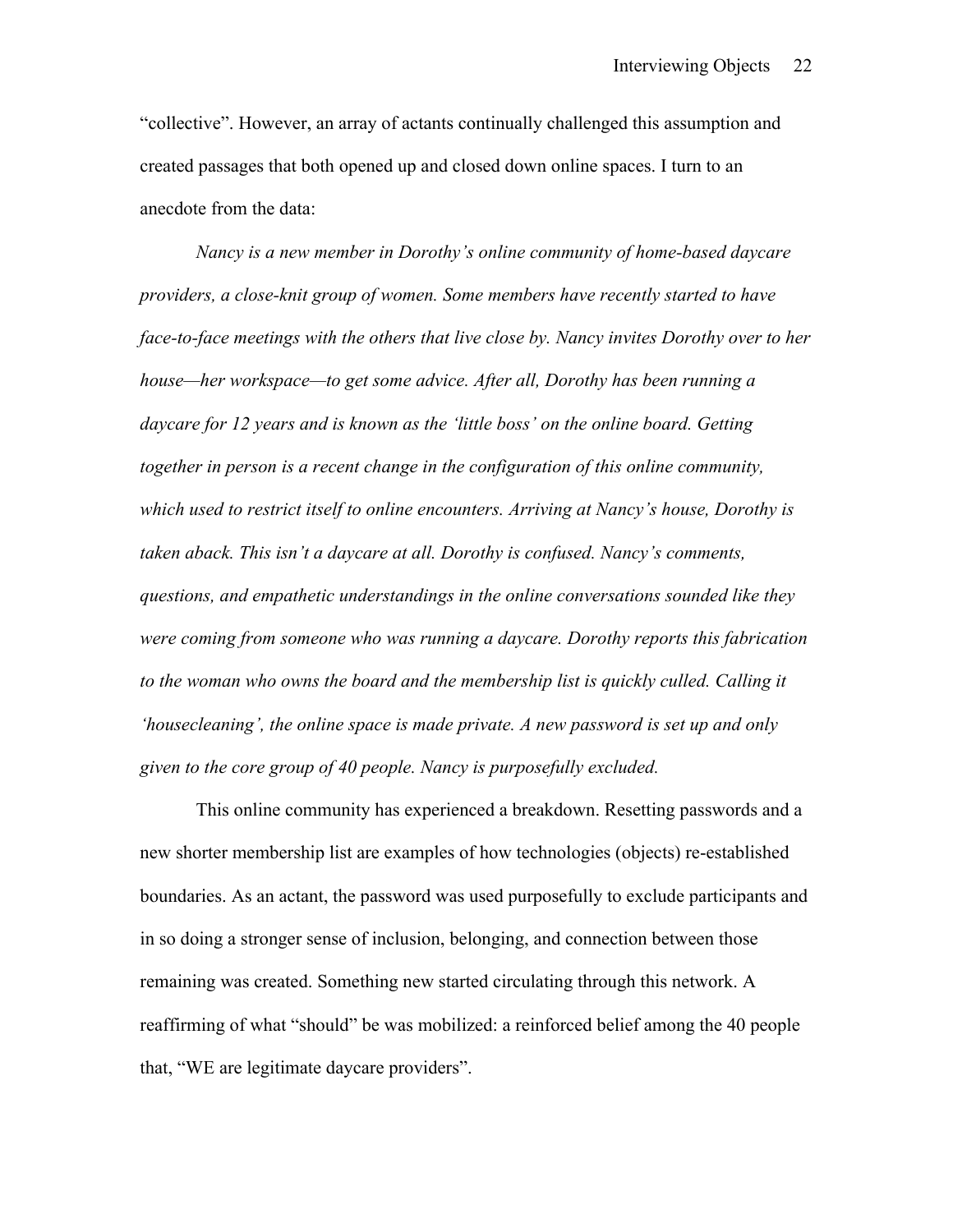# *Heuristic 7: Untangling Tensions*

In the above anecdote, the sense of being infiltrated by an outsider had ripple effects throughout the network and led to a stabilization (an attempt to order and generate stable and predictable arrangements). Purposefully excluding some cuts the network and shapes a new configuration—there is a re-ordering. Latour (2005) argues the importance of attending to what networks become stabilized, given that a "normal" state of any actornetwork is one of change.

It would seem that both stabilizations and disruptions are a necessary tension. As a qualitative researcher, paying attention to the efforts of entities and circulations to stabilize and disrupt is another way to catch a glimpse of objects in inter-action and helps to map many tensions and contradictions: Latour's (2005) "matters of concern". Both stabilizations and disruptions are a necessary tension. Singleton (2005, 775) suggests that tensions are productive because they "expose the fluidity of boundaries and work against the stability of categories".

For example, one tension highlighted in Dorothy's anecdote is about belonging: Who belongs in a particular online community and who makes this determination? Rather than closing ranks, another stabilization might have been to open up the space and invite in people who had a more peripheral interest in home-based daycares. Yet, an unsettled space was created by the unexpected contradiction when the *Nancy-as-daycare-provideronline* network intersected with the *Nancy-as-pseudo-daycare-provider-offline* network. This space and its new partial connections could not be sustained. Issues of authenticity and trust were strong: Who are the others in your community and how do you discern this in an online space? Both the opaqueness and transparency of web technologies can be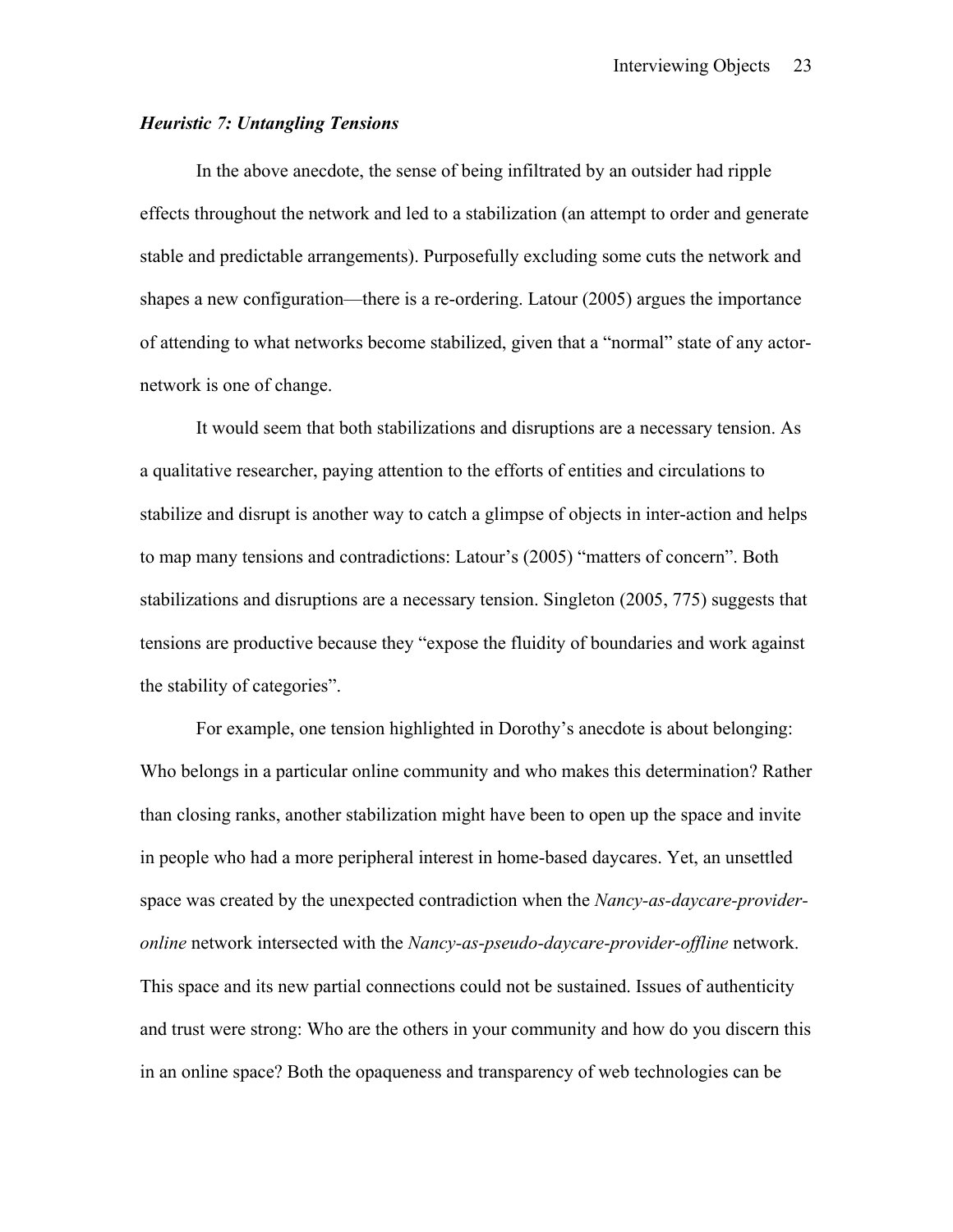enlisted to reveal, hide, and alter the other. Objects, such as passwords and membership lists extend a human's ability to verify and gate keep. Untangling contradictions, such as these, can perhaps help to identify tensions in the way human and non-human entities become intertwined, particularly within the materiality of an online "community".

#### *Heuristic 8: Construct Co(a)gents*

Michael (2004) describes a co(a)gent as humans and nonhumans operating together to produce patterns of connection. He adds that the  $co(a)$  gent is an analytical fabrication that adds value when it illuminates otherwise hidden processes. To use this heuristic to interview objects, qualitative researchers might conceptualize different co(a)gents and then trace the patterns of connections that make up these different  $co(a)$  agents. One example Michael (2000) studies is the "couch potato": a co(a)gent comprised of person, sofa, TV, and remote control. Using this construction he then asks, "What is the relationship between body, agency and technology that the remote control mediates?" (96). Other interview questions to catch glimpses of the remote control in inter-action include: When does the couch potato make its appearance? In what ways is this routine? What would happen if one of the constituent parts (i.e., the remote control or the sofa) disappeared?

In a similar manner, phenomenological understanding supercedes the classical separation of subject and object. The lifeworld is characterized by the *transpermeation* (Rosen 2006) and intermingling of subject and objects through the "reciprocal insertion and intertwining of one in the other" (Merleau-Ponty 1968, 138). Actor-Network-Theorists signal this human-technology relation with hyphens where human and technologies may be commutatively switched back and forth, recognizing the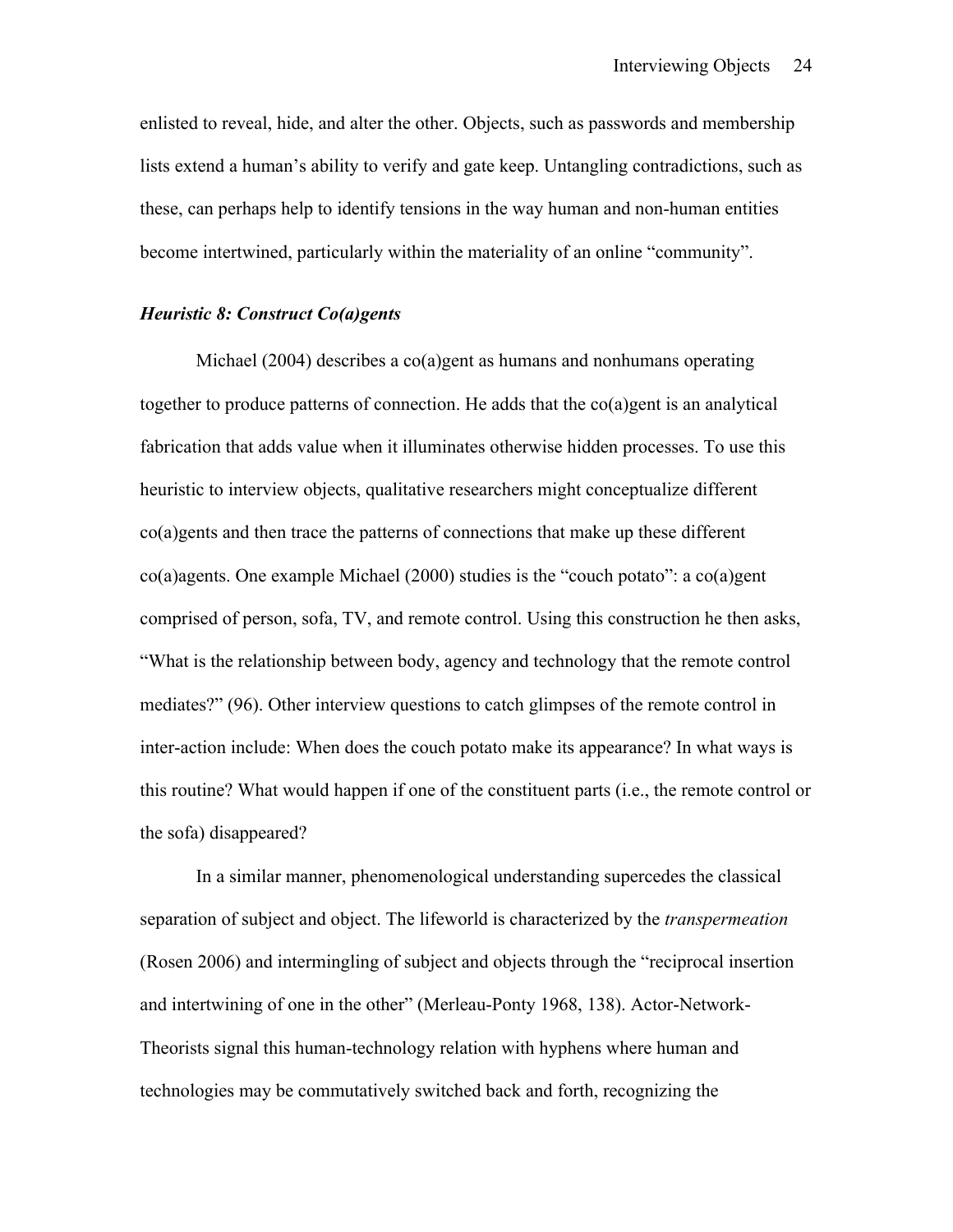"ambiguous interplay of subject and object in the lifeworld" (Rosen 2006, 24) as well as symmetry of agency. Post-phenomenologist Ihde (2004) indicates this co-relational intertwining of human and technology with varying hyphens and brackets designating different types of relation (rather than equality of agency).

# **Objects interviewed**

So what did we learn by our attempts to "interview" objects? Using conceptual tools from ANT in order to "interview" objects in a study of informal work-learning in online communities, several implications for educators came to light. Full findings and implications are elaborated in Thompson (2010a, 2010b). Briefly, first, although the technologies used by participants in this study were not complicated, the enactment of learning comprised new objects, relations, and mobilization of practices—with some of this "work" quite invisible. Law (2007, 126) points to the tensions within learning practices, commenting that if practices do cohere as learning practices, this is only temporary, and paradoxically, if practices look streamlined then it is because the bits that do not fit and the choreography that holds it all together is not visible or understood. Second, despite the wide-open nature of the Web, there are differences in the way people leverage online learning opportunities. In ANT parlance, "performances are difficult to put on unless they build on the networks that are already in place" (Law and Singleton 2000, 4). In other words, networks cannot be plucked out of thin air. And so questions of access and competence are significant. It may be helpful for educators and workerlearners to get a better sense of how the presence or absence of certain actor-networks play out in the enactment of richer or more impoverished work-learning practices. Third, adult educators may risk underestimating the critical information and digital literacies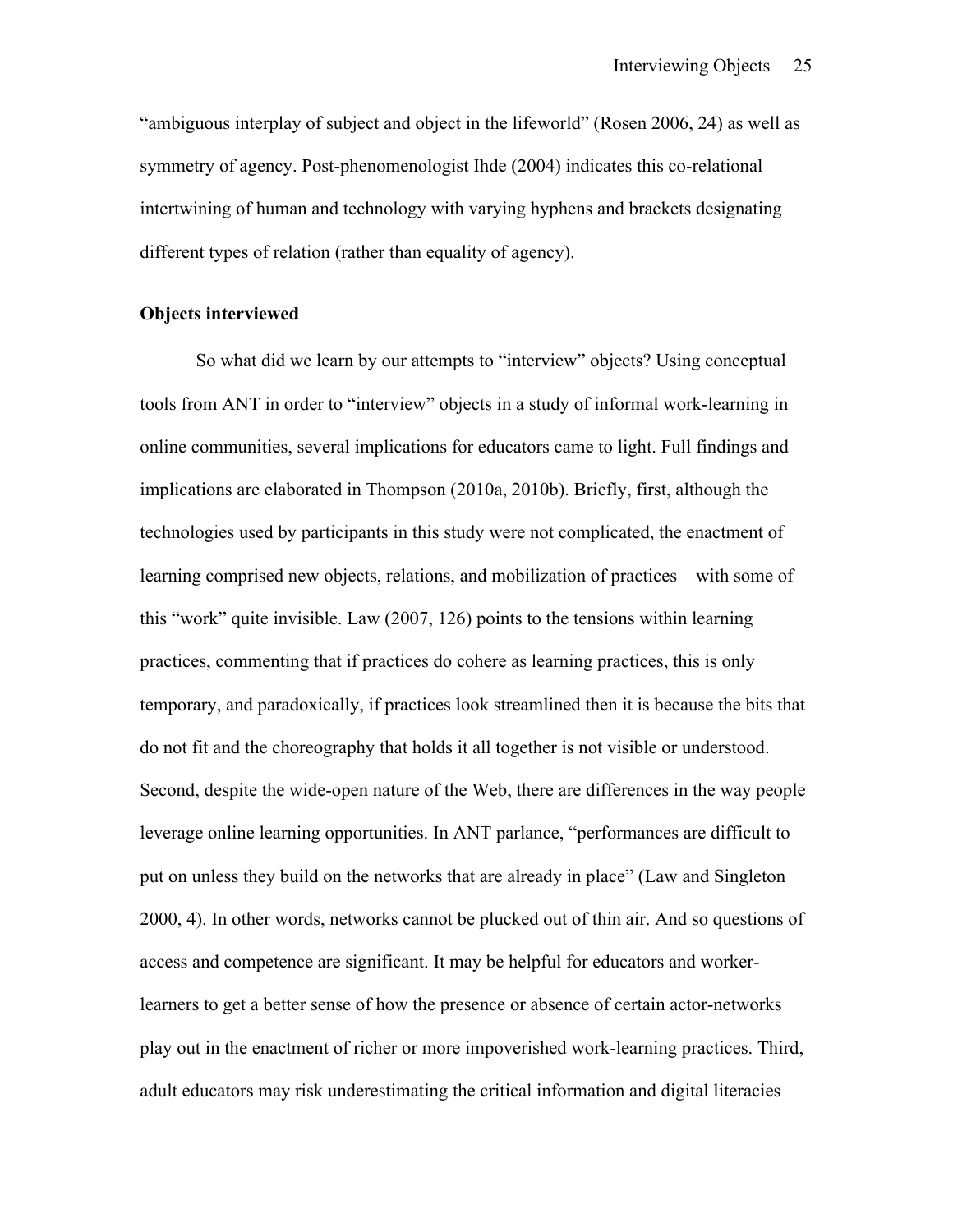required to participate in these informal online spaces if they do not attend to the complexities of these very socio-material practices; complexities which become more apparent by unravelling the many actor-networks in play.

From a phenomenological perspective, "interviewing" PowerPoint, that is, catching glimpses of the software presentation tool in teachers' and students' lifeworlds, yielded several important insights regarding the "use" of educational technologies (Adams 2006, 2008, 2010). For example, PowerPoint sponsors a prescribed (default) framework for staging knowledge: headings and bullet points for teachers to "talk to." This scaffolding tacitly informs how some teachers visualize and subsequently present their knowing in the lived space of the classroom. The PowerPoint slideshow, regardless of the kind of knowledge it frames, exercises a powerful sway over the teacher in moments of teaching, at times appearing as impenetrable obstacle, rather than as generative support to the teacher pursuing his or her sense of pedagogical tact. In this way, the continued promotion of digital media technologies as neutral agents—a foundational belief or "posit" of our current ontological epoch—imperils the normative project of pedagogy by concealing the instrumental constructs they materialize. These understandings also point back to software architects. What explicit or implicit theory of teaching and learning informed the design of the given technology? How do teachers and students experience teaching and learning in and with these technologies, particularly given technologies are often "unfaithful" (Latour, 1988) to their creators, and thus inevitably produce unexpected effects beyond the educational aims intended? Finally, educators are perhaps best served by living more critically and reflectively with the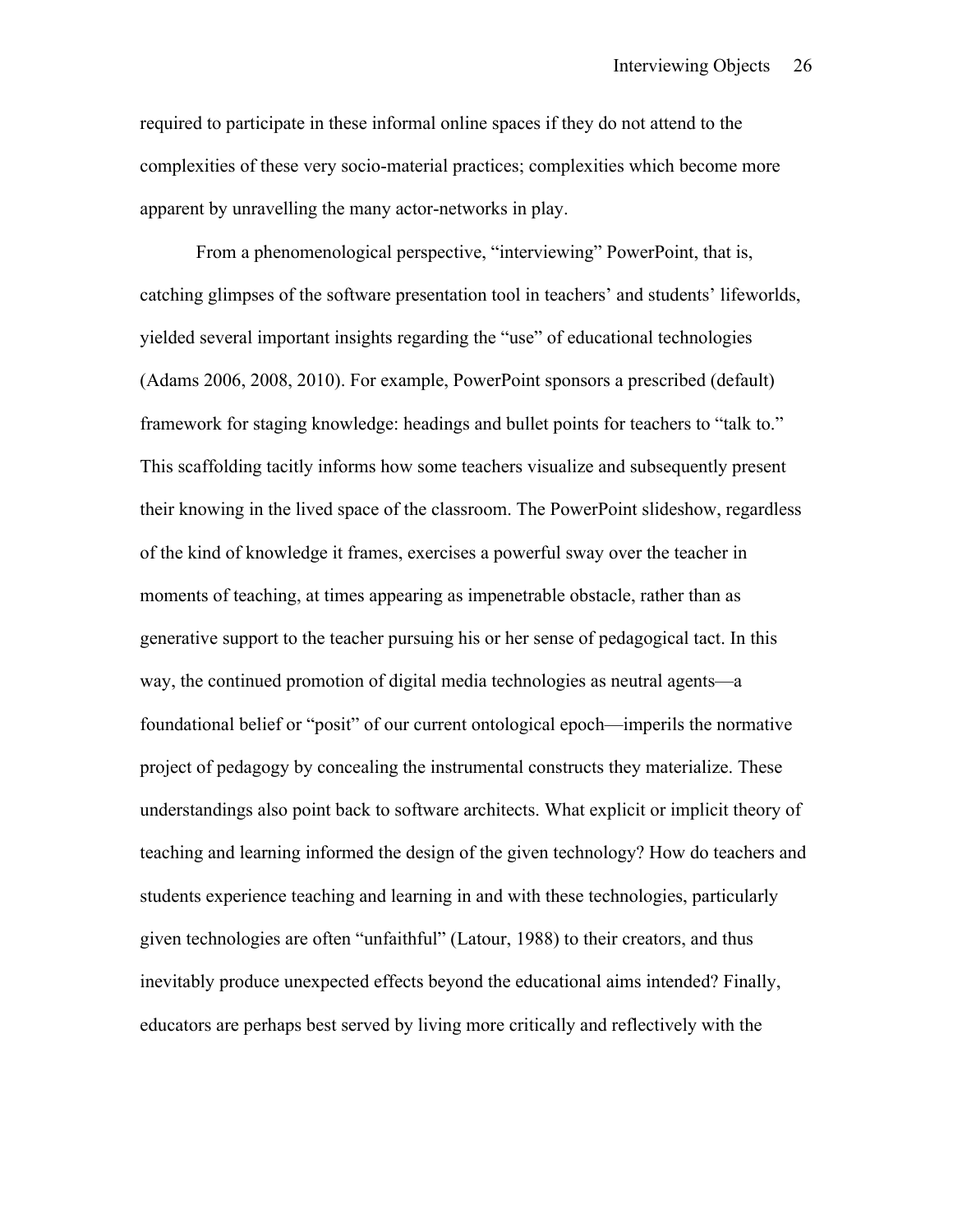digital technologies they choose to adopt, attending not only to what they do, but what they may undo; to what they say and what they cannot say.

## **Conclusion**

Latour (1992) worries about the unnoticed "missing masses": the non-humans that are everywhere, strongly social and moral, but nevertheless overlooked by researchers. The commonsense, "tool" view of technology has incorrectly allocated all agency to human beings, rendering *things* inconsequential and thus invisible to researchers. Within education inquiry, this results in a black boxing of the role of the environment and privileging the role of the human subject (Waltz 2004). We must now strive toward a more inclusive posthuman perspective that "gives artefacts a voice", especially in technology-supported learning environments. Articulating our intimate, co-constitutive involvements "with things may enlarge our understanding of what education is, how it occurs, and how to make it more powerful and equitable" (Waltz 2004, 172). Along these lines, Selwyn (2010) calls for a "critical" study of educational technology by "developing objective and realistic accounts of technology us *in situ*", and via these everyday contexts, unearthing the "social conflicts and politics that underpin the use of technology in educational settings" (p. 65). We believe "interviewing" objects is one approach to contributing to this collection of much-needed accounts of technology use in education.

In this article we argue the importance of including technologies-in-use as key qualitative research participants when studying today's digitally-enhanced learning environments. In so doing, researchers may strive towards a broader perspective that encircles the "voice" of artefacts—from the most mundane to the exotic (Michael 2000)—and thus begin to disclose their material agency in co-constituting teaching-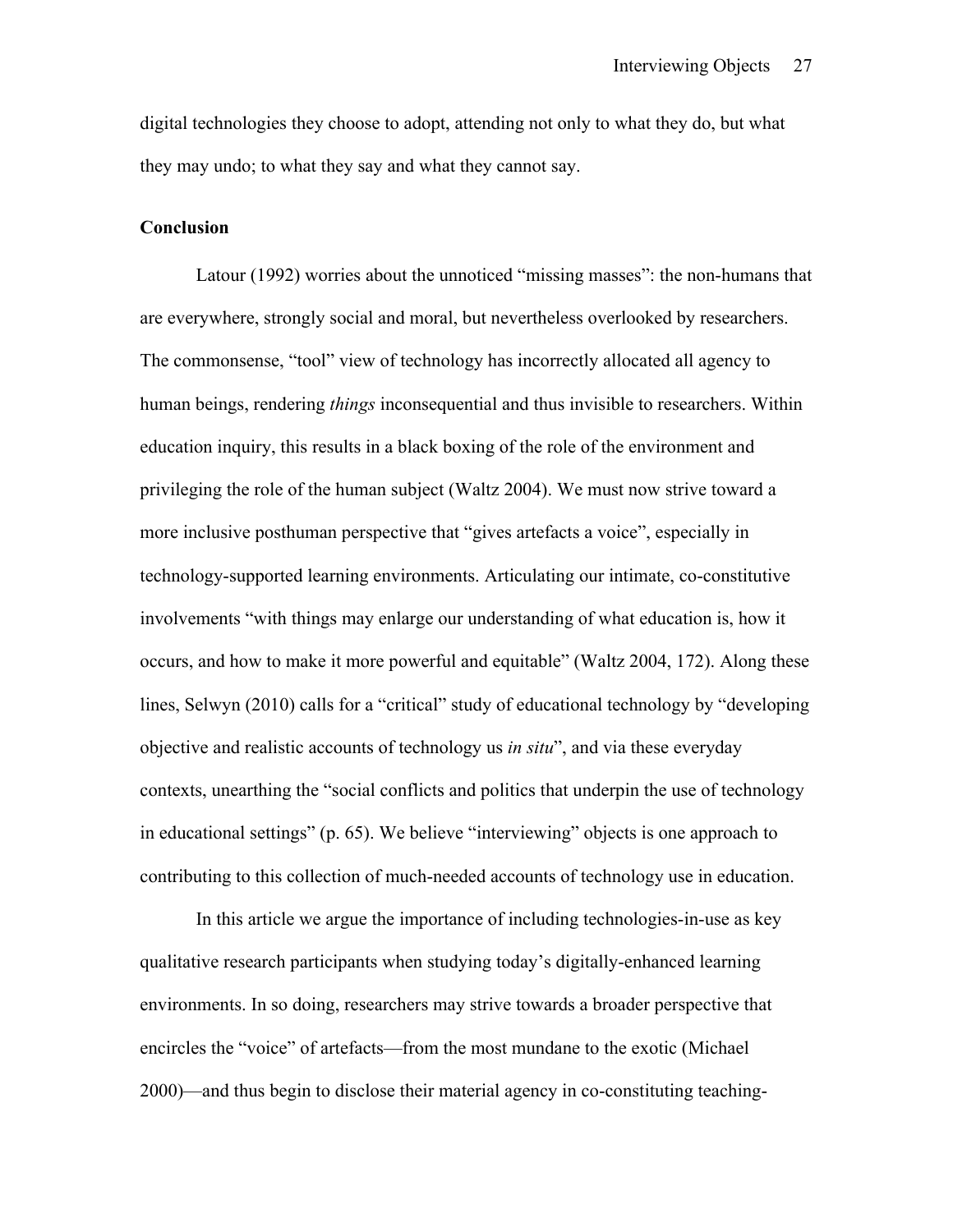learning worlds. We have collected a set of heuristics and insights to assist qualitative researchers in giving educational artefacts a voice. Although we have found this particular collection of heuristics helpful in our own phenomenological and ANT research endeavours, there are other methodological possibilities emanating from other object-inclusive perspectives such as complexity theory or activity theory. In setting out our own tool-box collection, we hope to create an opening for other researchers (especially those who have not yet delved into this facet of human-technology research) to directly explore the co-constitutive relationship between humans and technologies. Finally, the heuristics presented here were derived from two different theoretical traditions, and thus may not all be applicable in a single study. Nonetheless, some philosophers of technology have begun to uncover numerous points of overlap between the two approaches.

Given the proliferation of distributed systems in which ICTs collaborate alongside individuals, questions are increasingly asked about the role of information technologies in our lives (Levy, 2007). Latour (2005) cautions that all too quickly matters of concern become solidified into matters of fact: backgrounded, black boxed, and locked down. Introna draws on both phenomenology and Latour to put forward *disclosive ethics* as a way to make the morality of technology visible. Disclosive ethics involves attending to the "way in which seemingly pragmatic attempts at closing and enclosing connect together to deliver particular social orders that (ex)includes some and not others" (2007, 16). Interviewing objects brings technologies-in-use out of the background and into critical inquiry, and thus enables educational researchers to examine such political and ethical questions.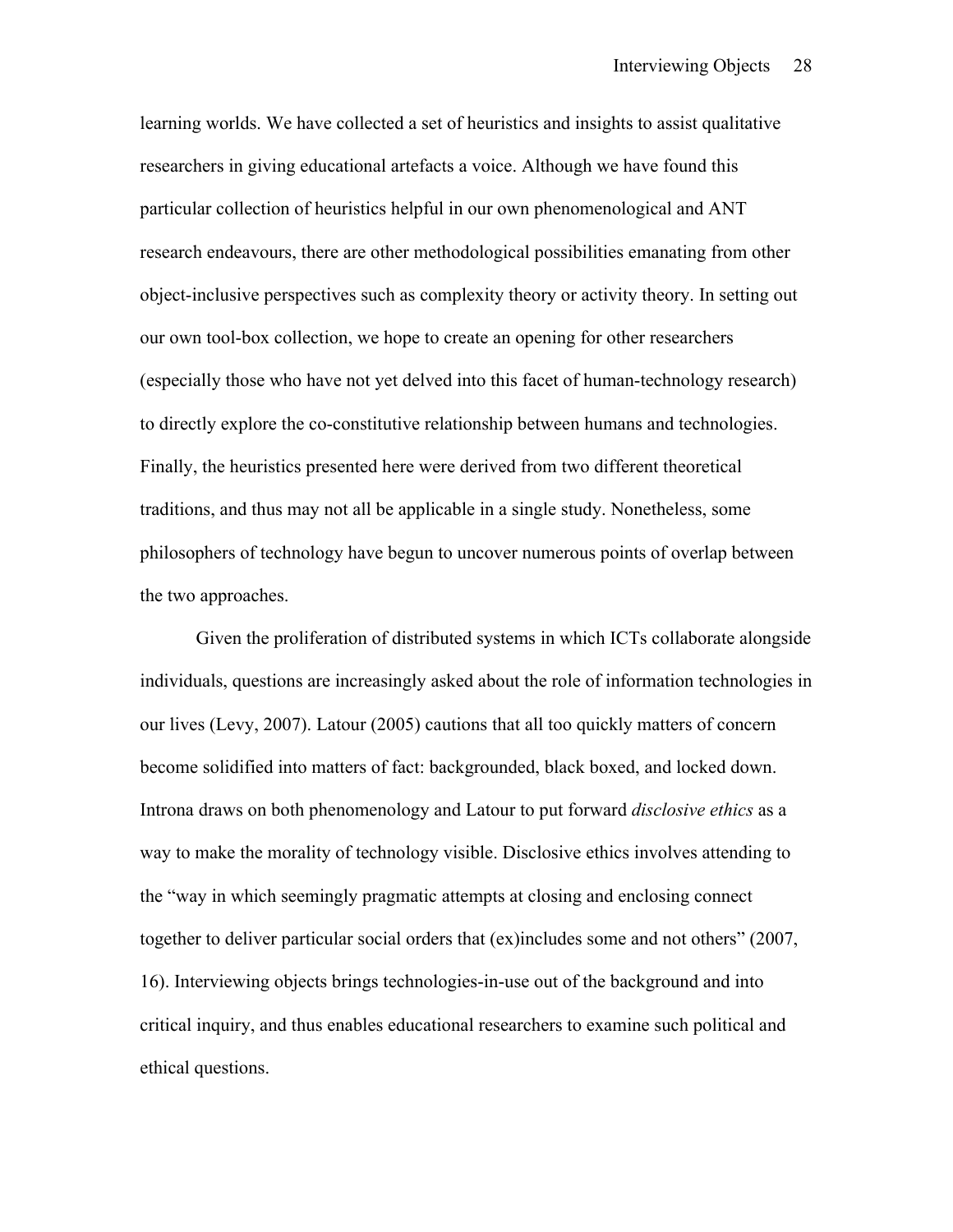# **References**

- Adams, Catherine. 2006. PowerPoint, habits of mind, and classroom culture. *Journal of Curriculum Studies* 38, no. 4: 389 - 411.
- Adams, Catherine. 2008. PowerPoint's pedagogy. *Phenomenology and Practice* 2, no. 1: 63-79.
- Adams, Catherine. Forthcoming, 2010. Teachers building dwelling thinking with slideware. *The Indo-Pacific Journal of Phenomenology* 10, no. 2.
- Adams, Catherine, and Max van Manen. 2008. Phenomenology. In *The SAGE Encyclopedia of Qualitative Research Methods,* ed. L. Givens, 614 – 619. Thousand Oaks: Sage.
- Benso, Silvia. 2000. *The face of things: a different side of ethics*. Albany, NY: State University of New York Press.
- Boyd, Danah. 2006. *G/localization: When global information and local interaction collide*. Paper presented at the O'Reilly Emerging Technology Conference. http://www.danad.org/papers.Etech2006.html
- Callon, Michel. 1987. Society in the making: The study of technology as a tool for sociological analysis. In *The social construction of technological systems: New directions in the sociology and history of technology,* ed. W. E. Bijker, T. P. Hughes, and T. J. Pinch, 83-103). Cambridge, MA: MIT Press.
- Clark, Andy. 2003. *Natural born cyborgs: Mind, technologies, and the future of human intelligence*. Oxford: Oxford University Press.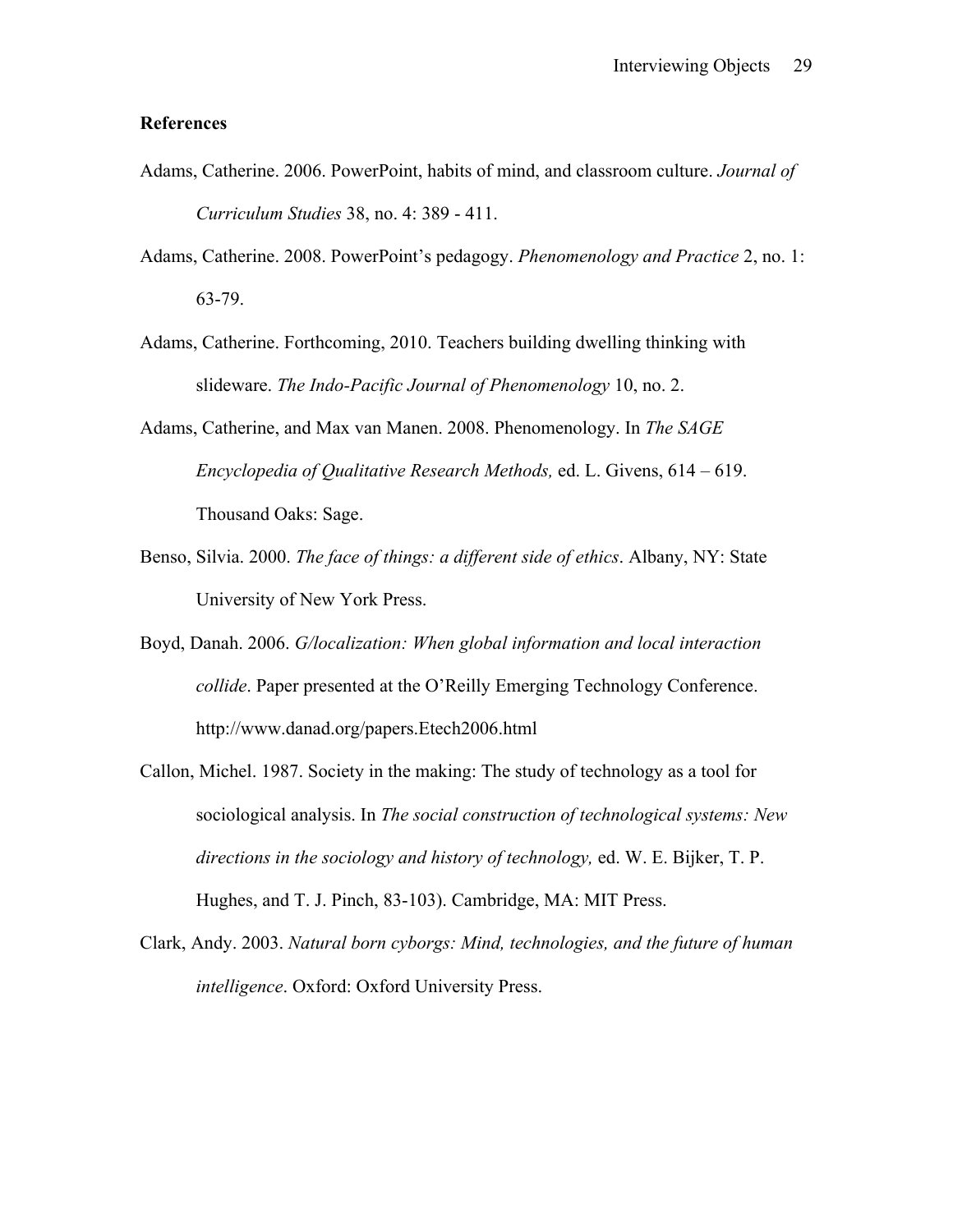Crease, Robert, Don Ihde, Casper B. Jensen, and Evan Selinger. 2003. Interview with Bruno Latour. In *Chasing technoscience: matrix of materiality*, ed. D. Ihde and E. Selinger, 15-26. Bloomington, IN: Indiana University Press.

Hansen, Mark. 2006. Media theory. *Theory, Culture & Society* 23, no. 2-3: 297-306.

- Harman, Graham. 2007. The importance of Bruno Latour for philosophy. *Cultural Studies Review* 13, no. 1: 31-49.
- Harman, Graham. 2009. *Prince of networks: Bruno Latour and metaphysics*. Melbourne, Australia: re.press.

Heidegger, Martin. 1962. *Being and time*. New York: Harper and Row.

Heuristic Methods. n.d. In *MindTools*.

http://www.mindtools.com/pages/article/newTMC\_79.htm

Ihde, Don. 1979. *Technics and praxis*. Dordrecht, Holland: D. Reidel Publishing.

- Ihde, Don. 1990. *Technology and the lifeworld: from garden to earth*. Bloomington: Indiana University Press.
- Ihde, Don. 2004. Has the philosophy of technology arrived? A state-of-the-art review. *Philosophy of Science, January 2004*: 117–131.
- Illich, Ivan. 1996. Philosophy ... artifacts ... friendship—and the history of the gaze. In *Philosophy of Technology: Proceedings of the American Catholic Philosophical Association, 70,* ed. T.-A. Druart, 61-82. Washington, DC: National Office of the American Catholic Philosophical Association, Catholic University of America.
- Introna, Lucas. 2005. Phenomenological approaches to ethics and information technology. In *The Stanford Encyclopedia of Philosophy.*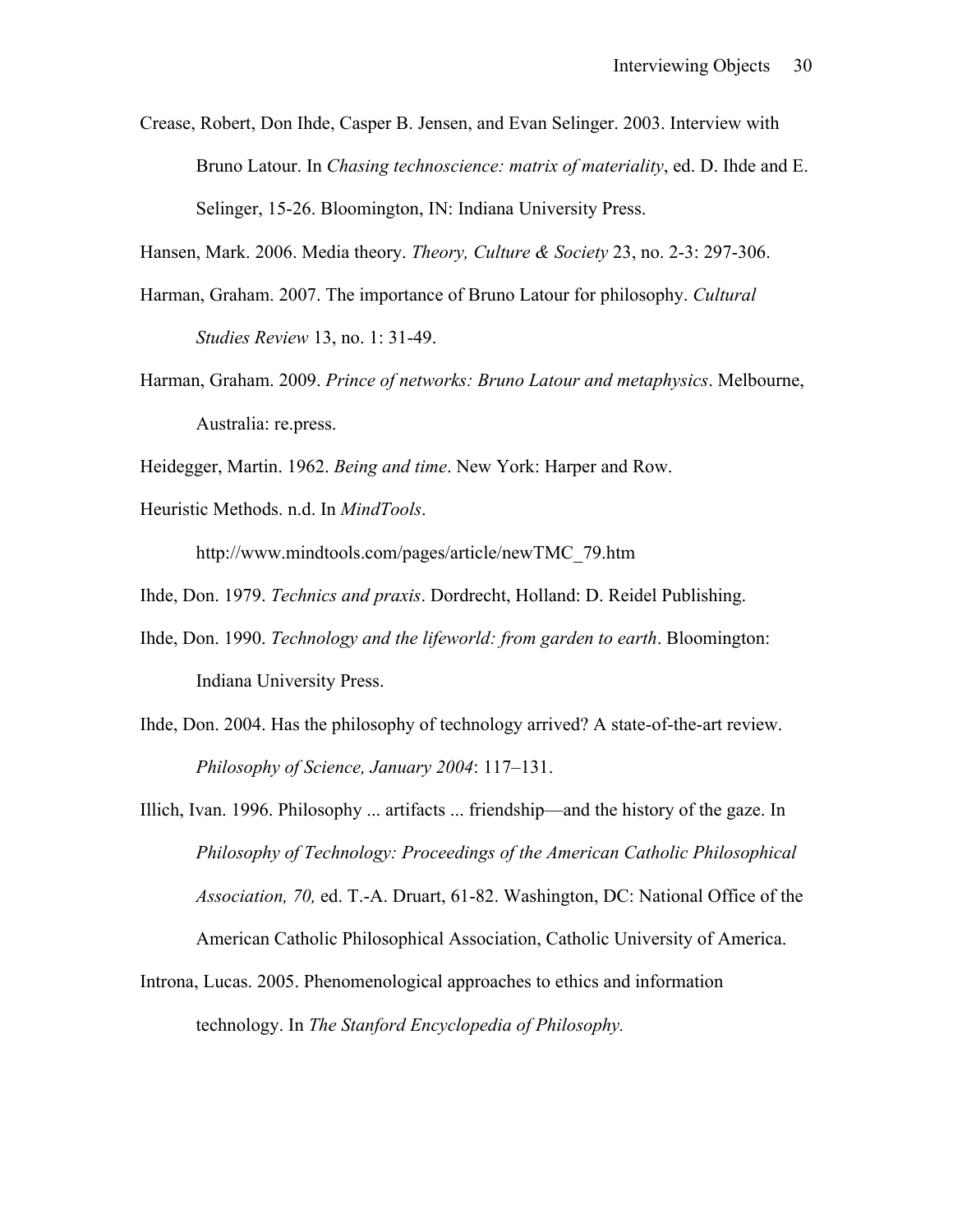http://plato.stanford.edu.login.ezproxy.library.ualberta.ca/entries/ethics-itphenomenology/

- Introna, Lucas. 2007. Maintaining the reversibility of foldings: Making the ethics (politics) of information technology visible. *Ethics and Information Technology,*  9: 11–25.
- Jager, Bernd. 1985. Body, house, and city: the intertwinings of embodiment, inhabitation and civilization. In *Dwelling, Place, and Environment: Toward a Phenomenology of Person and World,* ed. D. Seamon & R. Mugerauer*,* 215-225. Dordrecht: Martinus Nijhoff.
- Latour, Bruno. 1988. *The Pasteurization of France.* Trans. A. Sheridan and J. Law. Cambridge, MA: Harvard University Press.
- Latour, Bruno. 1992. Where are the missing masses? A sociology of a few mundane artefacts. In *Shaping Technology/Building Society: Studies in sociotechnical change*, ed. W. E. Bijker & J. Law, 225-258. Cambridge, MA: MIT Press.
- Latour, Bruno. 1993. *We have never been modern.* Trans. C. Porter. Cambridge, MA: Harvard University Press.
- Latour, Bruno. 1999. *Pandora's Hope: Essays on the Reality of Science Studies*. Cambridge, Mass: Harvard University Press.
- Latour, Bruno. 2005. *Reassembling the social: An introduction to actor-network theory.* Oxford: Oxford University Press.
- Law, John. 2007. Pinboards and books: Juxtaposing, learning, and materiality. In *Education and Technology: Critical perspectives, possible futures*, ed. D. W. Kritt and L. T. Winegar, 125-149. Lanham, MD: Lexington Books.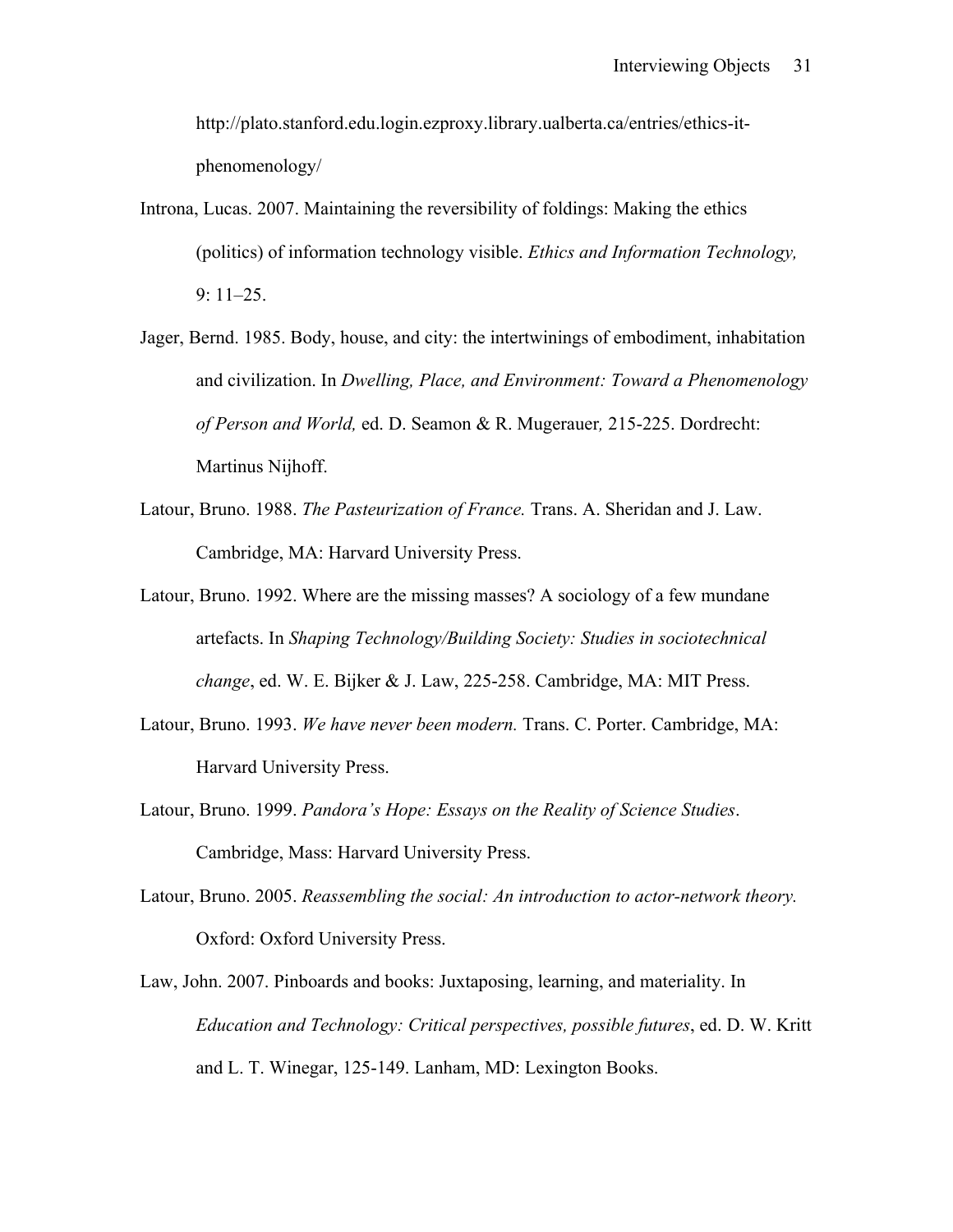Law, John. 2008. On sociology and STS. *The Sociological Review* 56, no. 4: 623-649.

Law, John, and Vicky Singleton. 2000. *This is not an object.*

http://www.lancs.ac.uk/fass/centres/css/

- Leander, Kevin M., and Jason F. Lovvorn. 2006. Literacy networks: Following the circulation of texts, bodies, and objects in the schooling and online gaming of youth. *Cognition and Instruction* 24, no. 3: 291-340.
- Levy, David M. 2007. Information, silence, and sanctuary. *Ethics and Information Technology* 9, no. 4: 233-236.

Lingis, Alphonso. 2004. *Trust*. Minneapolis: University of Minnesota.

- McLean, Christine, and John Hassard. 2004. Symmetrical absence/symmetrical absurdity: Critical notes on the production of actor-network accounts. *Journal of Management Studies* 41, no. 3: 493-519.
- McLuhan, Marshall, and Eric McLuhan. 1988. *Laws of media: the new science*. Toronto, ON: University of Toronto Press.
- Merleau-Ponty, Maurice. 1962. *Phenomenology of perception*. Trans. C. Smith. New York: Routledge.
- Merleau-Ponty, Maurice. 1968. *The visible and the invisible*. Trans. A. Lingis. Evanston: Northwestern University Press.
- Michael, Mike. 2000. *Reconnecting culture, technology and nature: From society to heterogeneity*. London: Routledge.
- Michael, Mike. 2004. On making data social: Heterogeneity in sociological practice. *Qualitative Research* 4, no. 1: 5-23.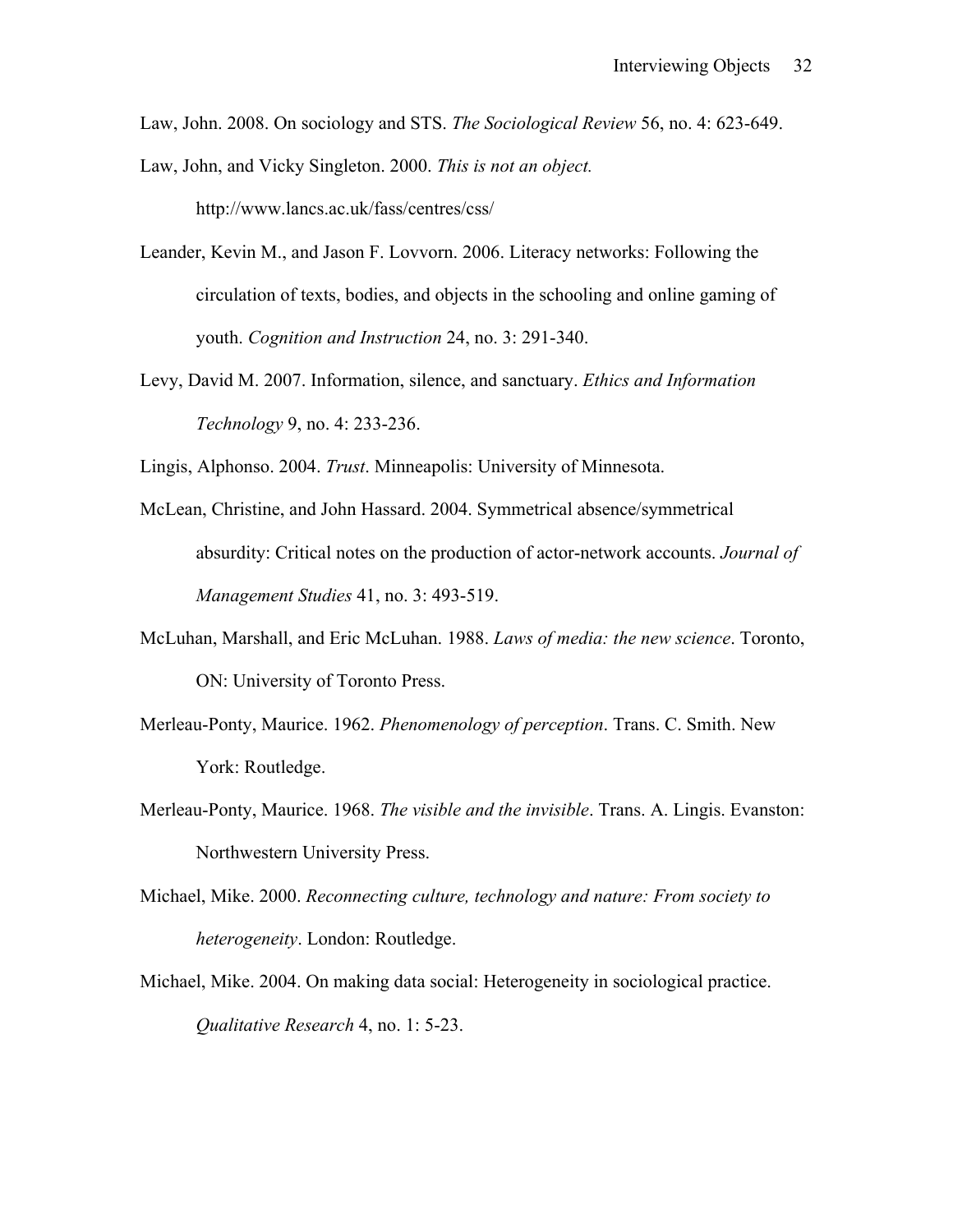- Mitcham, Carl. 1994. *Thinking through technology: the path between engineering and philosophy*. Chicago: The University of Chicago Press.
- Mol, Annemarie. 2002. *The body multiple: Ontology in medical practice*. London: Duke University Press.
- Neyland, David. 2006. Dismissed content and discontent: An analysis of the strategic aspects of actor-network theory. *Science, Technology & Human Values* 31, no. 1: 29-51.
- Rosen, Steven M. 2006. *Topologies of the flesh: a multidimensional exploration of the lifeworld*. Athens, OH, USA: Ohio University Press.
- Singleton, Vicky. 2005. The promise of public health: Vulnerable policy and lazy citizens. *Environment and Planning D: Space and Society* 23, no. 5: 771-786.
- Seamon, David. 2002. Phenomenology, place, environment, and architecture: a review of the literature. http://www.phenomenologyonline.com/articles/seamon1.html.
- Selwyn, N. (2010). Looking beyong learning: notes towards the critical study of educational technology. *Journal of Computer Assisted Learning, 26*(1), 65-73.
- Suchman, Lucy. A. 2007. *Human-machine reconfigurations: Plans and situated actions*  $(2<sup>nd</sup>$  ed.). Cambridge, England: Cambridge University Press.
- Thompson, Terrie Lynn. 2010a. (Re/Dis)assembling learning practices online with fluid objects and spaces. Manuscript submitted for publication.
- Thompson, Terrie Lynn. 2010b. *Who's taming who? Tensions between people and technologies in cyberspace communities*. In *Proceedings of the 7th International Conference on Networked Learning 2010,* ed. L. Dirckinck-Holmfeld, V.